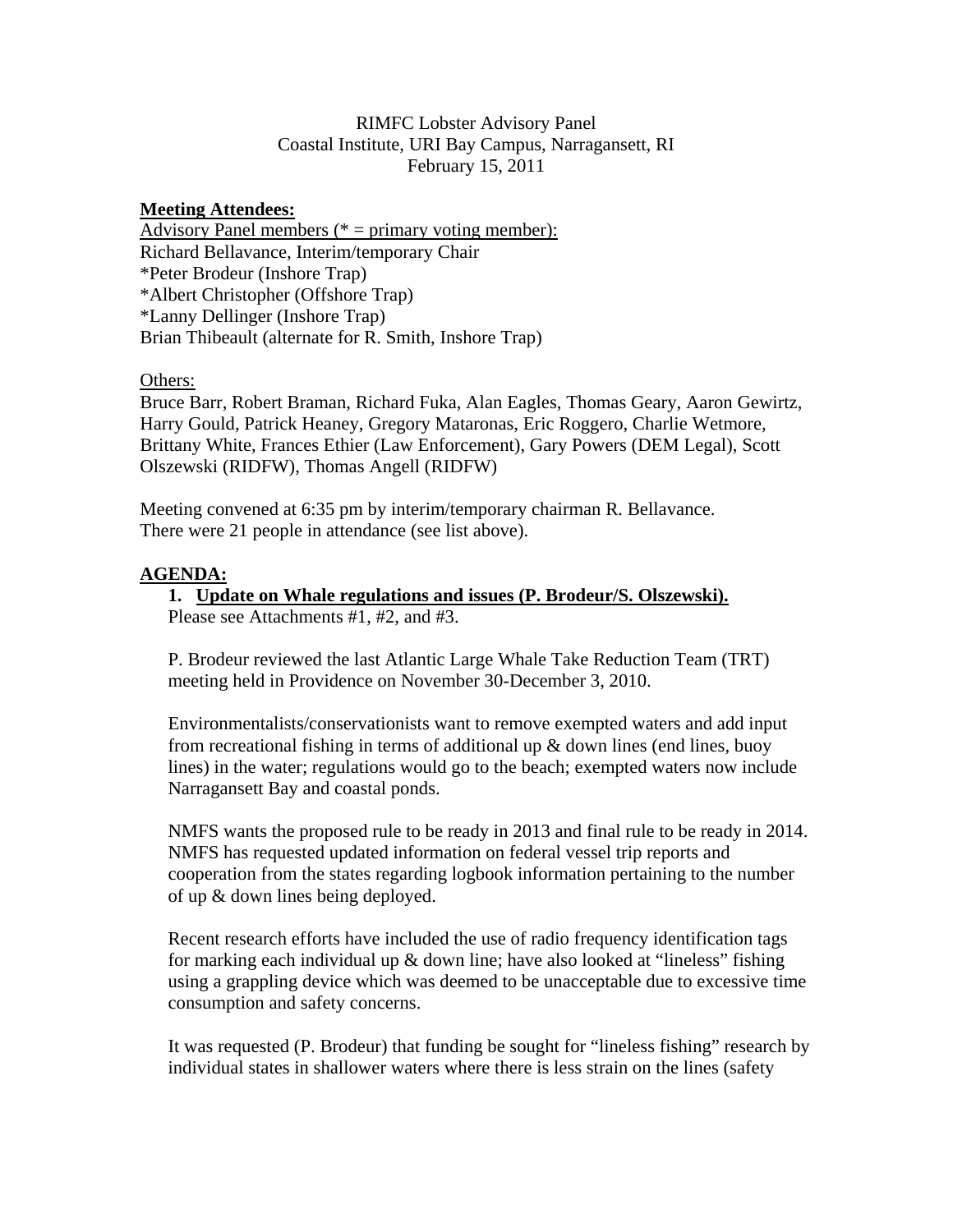concerns); lobster fishermen could conduct this research which would help to slow down the attrition of lobster fishermen during fishery reductions/cutbacks.

Scientists and environmentalists/conservationists requested that NMFS:  $(1)$  assess and manage up  $\&$  down lines in current exempted state waters to the shore (Narragansett Bay and ALL ocean-associated waters); (2) assess all unused federal permits (latent effort); and (3) expand the model being used to assess recreational up  $\&$  down line use to be added to the total count of up & down lines.

Environmentalists/conservationists stated that not enough time has passed to properly evaluate breakaways (weak links), less gear in the water, or the removal of floating ground lines to see if any of these measures have had an impact.

S. Olszewski referred to Attachments #2 and #3; main item to be aware of is that the Atlantic Large Whale TRT Northeast Sub-Group unanimously agreed that the Co-Occurrence Model should serve as the primary platform for developing and analyzing a vertical line strategy; a layered model that looks at whale aggregations (NOAA flyover data) and gear densities (state sea sampling, other sampling data, gear use questionnaires).

The TRT also endorsed the opportunity for states to have an option for conservation equivalency.

A working group has also been established that will work on these issues and report back to the TRT.

Attachment #2 is just a representation of one of the model runs, as an example of the approach that this group will take.

Timeline TRT activities for 2011 is outlined (Attachment #3).

Comment/Question - Throughout the range of the resource? Yes, right whales and humpbacks

Mid-Atlantic has gillnet issues, Northeast has more fixed gear issues.

There have only been 2 whale interactions in our area and both were with humpback whales, not right whales.

Exempted areas were originally meant to deal with floating ground line issues. Now that floating ground lines are not an issue, the environmentalist groups feel that the exempted areas should no longer exist.

Comment that RI should take a stand to continue to keep Narragansett Bay and RI coastal ponds as exempted areas.

Comment that there is no need for these whale regulations inside (north of) the COLREGS line.

How will DEM find and haul gear if there are no buoy/end lines?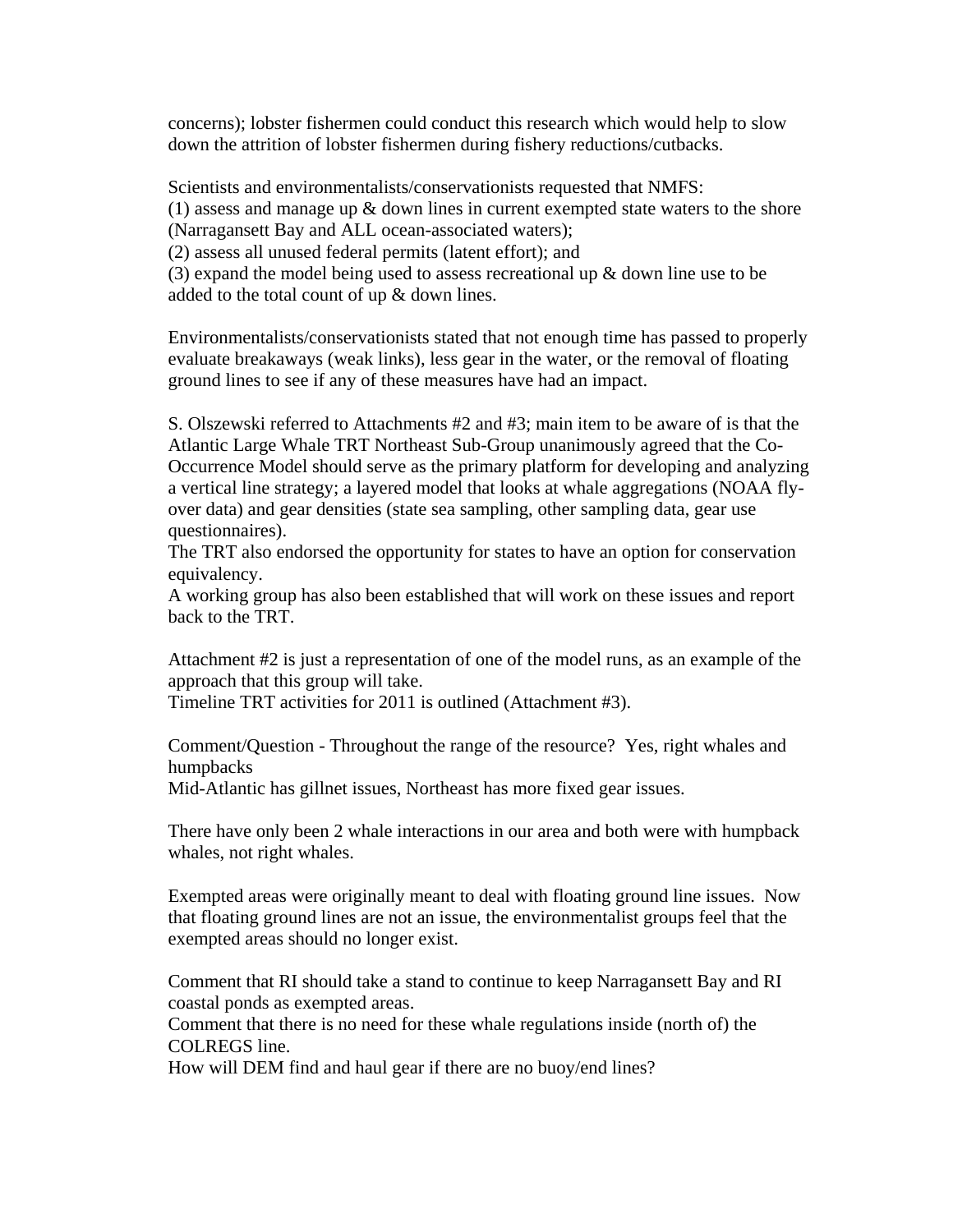Comment that there are separate zones with its own regulations for lobster management, so why not have separate zones for whales?

States will have the ability for "conservation equivalency" proposals; Co-occurrence model will be useful for this; if there are no whale concentrations, or very few whales, in southern New England at certain times of the year, we may be able to develop some "conservation equivalency" measures.

We are still above the PBR (potential biological removal) rate, which is less than 1 whale per year.

Several different methods used to try and make determinations if a whale that was entangled lived or died.

## **2. Update of ASMFC Lobster Technical Committee, Lobster Management Board, and Lobster Plan Development Team activities (T. Angell/S. Olszewski).**

• Pending management actions for the Southern New England lobster stock unit.

T. Angell reviewed the ASMFC activities relevant to this issue.

The Lobster Technical Committee (TC) report from April 2010 provided the Lobster Management Board (LMB) with their concerns for the southern New England (SNE) lobster stock unit and data collected by the states to support those concerns; recommended a 5-year fishery moratorium.

Lobster Management Board met and reviewed the TC report; made recommendations and tasked the Lobster Plan Development Team (PDT) with developing an addendum with a suite of management options to result in a 50-75% reduction in fishing mortality (exploitation) for the SNE lobster stock.

The PDT is working at developing options (addendum) to address a 50-75% reduction in fishing mortality; this will be sent to the LMB for review at the March meeting; the LMB will then make decisions about the next step in the process; develop an addendum for public hearing. The PDT work will not be available for the upcoming Area 2 LCMT meeting, but the Area 2 LCMT will meet and develop their recommendations for the LMB regarding future management in SNE. The LMB has not actually tasked the Area 2 LCMT with providing their recommendations to address the SNE lobster stock issues.

Question – Who is on the Plan Development Team? Are there any lobstermen? No, generally just state biologists and/or fishery managers; in-house ASMFC committee.

Comment that options still include "status quo"; industry should be involved in the PDT process; once you get to the LCMT level, industry input doesn't matter because the scientists/managers have already developed a suite of options for the LCMT to consider. Meetings should be open to the public; meetings of fishery managers on this issue have taken place outside of the accepted meeting protocol; closed-door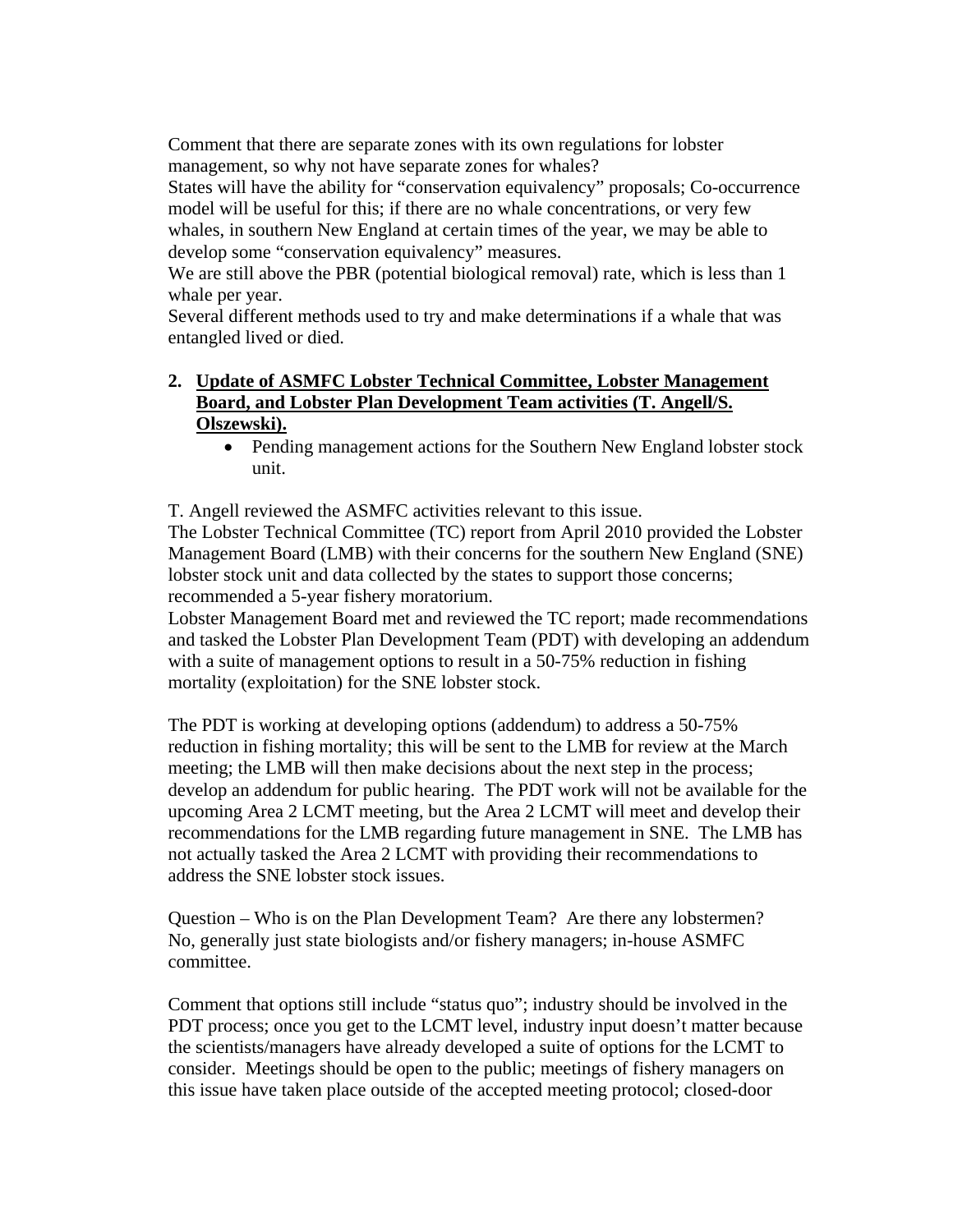meetings. The LMB never asked anybody to "fast-track" this process; we have until 2022 to rebuild the lobster resource. Some people have taken it upon themselves to try and jam this process through as some kind of an emergency; the industry has not declared an emergency and does not see this as an emergency, especially in Area 2; it seems like the TC wants to take recommendations from the peer review that fits their process, but does not want to look at re-setting the targets and thresholds by adjusting the anomalous peak in landings that occurred in the mid-1990's; this would put us much closer to the mortality and exploitation rates that the TC says we need to have, instead of the recommendation for a 5-year fishery moratorium; the first peer review (stock assessment review) did not agree with the TC; the latest review done by the ICE (Independent Center for Experts) was not a full peer review; were not privy to all the available data; were not given the URI trawl survey indices which clearly shows that we are right where we used to be historically in terms of landings; if the fish stocks were not at such low levels in the 1980's, we never would have seen the spike in lobsters that occurred in the 1990's; the TC picked and chose what information was given to the most recent peer review; should have given them all the information; comments regarding water temperature.

Water temperature - first saw shell disease in 1997, right after North Cape Oil spill; water temperatures did not spike until 1999; had shell disease for 2-3 years before this; the TC is associating shell disease with climate change – How can this be? What is the justification?

Need to put out accurate information.

Does anybody have an idea regarding the timetable for an emergency action?

Comment regarding the TC recommendation for a 5-year fishery moratorium; What is the difference between that and reducing the fishery by 50%? How can anyone stay in business? With a 50% reduction, you might as well close the fishery down; most everyone will go out of business.

The TC feels that there are still too many traps being fished in relation to the biomass; want to bring the fishery into equilibrium with the available resource.

Comment/Questions - Will everyone have to reduce by 50%, or do they want to reduce the number of people in the fishery by 50%.

No one will survive a 50% reduction, no matter how it is done; the whole infrastructure will also collapse.

The fishermen aren't the cause of this problem, but they are the ones being penalized for it.

Economics will take care of the number of people that fish on the lobster resource.

Is DEM working for and with the fishermen? Is DEM working for the resource? Whose decision is it (in RI) to say what management actions will occur?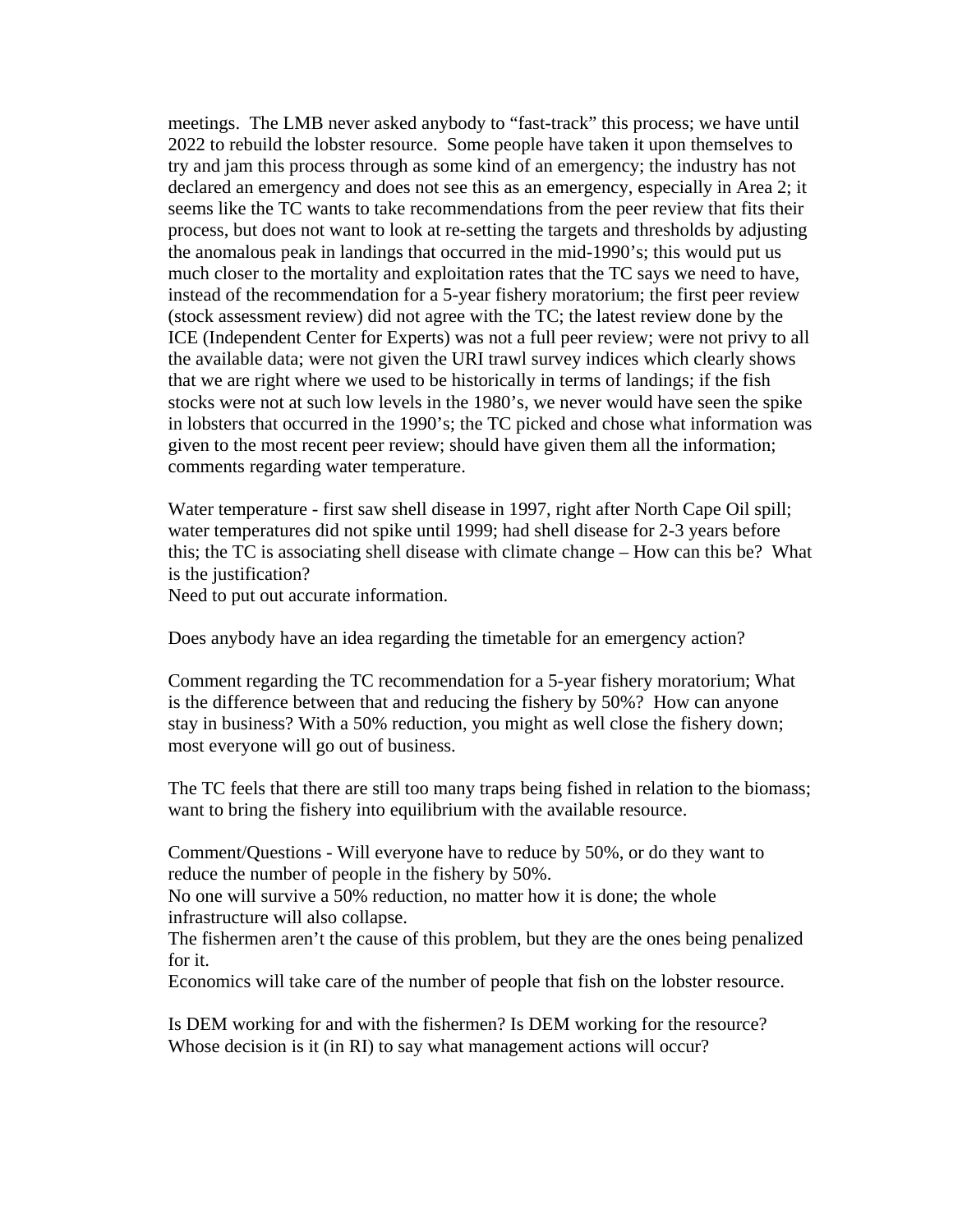The RI delegation to for the ASMFC Lobster Management Board is composed of 3 people (Mark Gibson, Bill McElroy, and Peter Martin); those 3 people have to decide what the RI position on an issue will be and their vote is decided by majority rule; each state represented on the LMB has one (1) vote; states of ME to NC; majority of the LMB is made up of southern New England states.

The LMB can make whatever decision they want to.

Is "status quo" still an option? The DEM delegate on the LMB does not stand up for the RI lobster industry; has his own agenda.

Comment/Question - Is there any humanitarianism involved in this process? Who is in charge of the people who make these decisions that affect people's livelihoods? Decisions are being made strictly based on biology; is there any consideration for people at all, or is it strictly science?

There is certainly more consideration of the social and economic impacts of management measures now than there used to be.

Is there any protocol for getting the social and economic issues considered? There is a Socio-Economic Committee as part of the ASMFC process; the TC has asked this committee to meet for consideration of the socio-economic impacts of proposed lobster management measures, but has not had input from this subcommittee.

Why doesn't the LMB ask the Socio-Economic Committee to provide input for these issues and management recommendations?

Can the Area 2 LCMT make a request to the LMB for input from the Socio-Economic Committee? YES.

This is the tip of an iceberg that the State of RI will not be able to deal with; the regulations are being designed to put fishermen out of business; this will have dramatic economic effects on the state; boats not able to pay dock rent; need to consider the economic consequences of management.

Comment that the biggest problem that industry should be concerned with is the lack of science that was used to develop these Draconian reductions; 90% of the SNE landings come from federal waters and 85% of the information used to come up with these management recommendations came from state waters; we have instituted many management measures over many years to try and protect the broodstock of lobsters (gauge increases, v-notching, large escape vent sizes); maybe need to consider management measures that protect the larval lobsters that are being produced by the broodstock; there are too many predators; need more ecosystembased management; much of the information that the TC used to make their recommendations is bogus.

Question – Where does the TC get their data from? Is it just the trawl survey? TC uses information from a variety of data collection programs.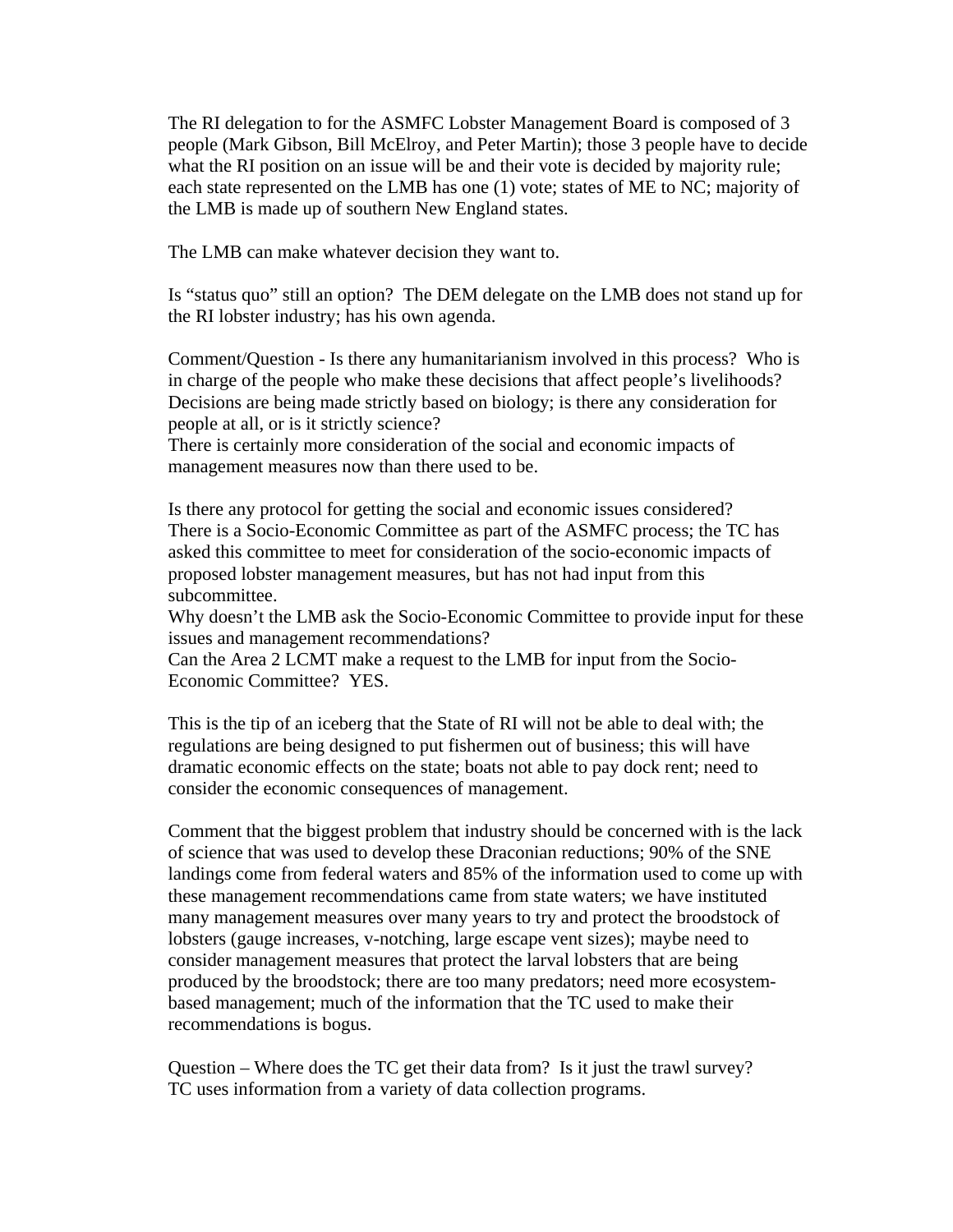T. Angell suggested that the Panel needed move on with the meeting agenda; there will be an Area 2 LCMT meeting on Thursday, February  $24<sup>th</sup>$  at the DEM offices in Providence where the recommendations for management actions in the southern New England lobster stock be considered and debated.

Request/recommendation that ASMFC task the Socio-Economic Committee to examine the SNE

**Motion by P. Brodeur that a request be made by the RI representatives on the LMB for the economics be taken into consideration of proposed management measures for southern New England and call for a meeting of the ASMFC Socio-Economic Committee as soon as possible.** 

**Second – A. Christopher** 

**Voted – YES; unanimous; the motion passes.** 

### DISCUSSION:

Comment that this motion may need a similar motion by the LMB to make it happen; this could happen at the next LMB meeting in March 2011.

## **3. Definition of a Lobster Trap and Mobile gear types.**

- Considerations for defining a lobster trap and re-defining Non-Trap (Non Lobster Trap/Mobile Gear) gear types; Enforcement and RIDFW position.
- Review regulations from MA, CT, NY, NMFS
- RIDFW and Law Enforcement concerns; use of multiple gear types (lobster traps and non-trap gear types during a fishing trip; ability to circumvent the lobster trap allocation program and intent of Non-Trap/Mobile gear limits on lobster landings.
- Consideration of a "Miscellaneous Trap/Pot" license endorsement; How many and what kind of traps/pots?

This issue arose due to a law enforcement action that was unable to be prosecuted due to ambiguity of the definitional differences between a lobster trap and a non-lobster trap.

Some people are using what is essentially a lobster trap to fish for and take lobsters, but the trap is not tagged with a lobster trap tag and they are calling it some other kind trap other than a lobster trap, such as a crab trap/pot or a black sea bass trap/pot. Additionally, these "other" types of traps/pots may not have the appropriate escape vents that are required for lobster traps.

Current regulations allow people to fish these other types of "traps/pots" and take/land lobster under the provisions that allow for a 100 or 500 number of lobsters to be taken/landed (RIMFC regulation 15.18 Landings of lobsters taken by gear or methods other than trap - Limits).

This provides a loophole in the regulations that allows RI commercial fishing license holders who may not have received a lobster trap allocation to deploy a "trap" to take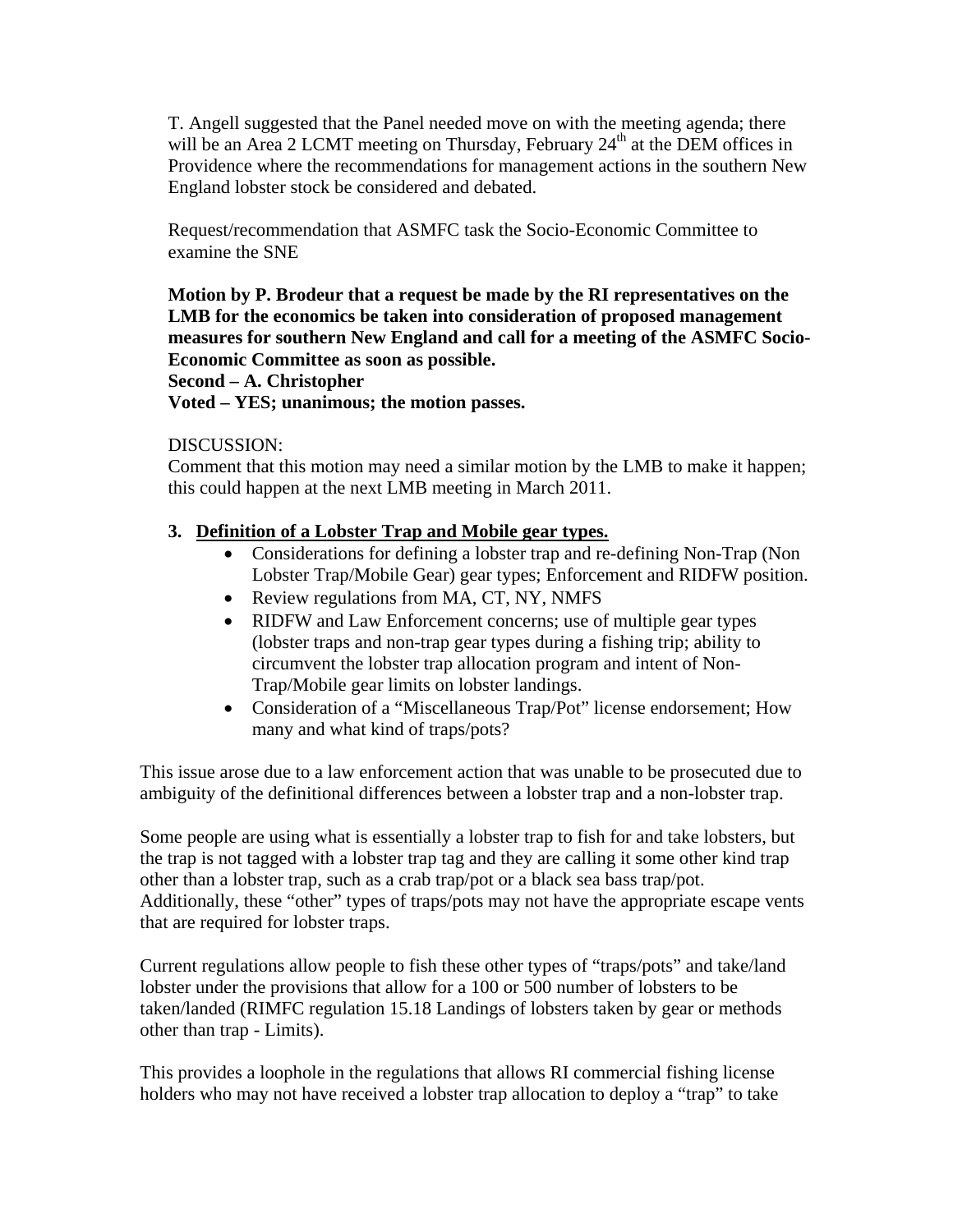lobsters; it also provides a loophole for those RI commercial fishing license holders that did receive a lobster trap allocation to deploy "traps" in excess of their lobster trap allocation and take/land lobsters from those other types of "traps/pots".

The real issue is to try and prevent the proliferation of "traps/pots" that have the ability to take lobster; want to try and reduce the fishing effort on lobsters from "traps/pots".

Comment that it is the escape vent that should be used to determine what kind of a "trap/pot" it is; there are different escape vent size requirements depending on what a person is fishing for.

The original intent of ASMFC's Amendment 3 on this issue was directed at limiting the lobster landings the otter trawl and gillnet fisheries, or what was termed "mobile gear"; at some point, the terminology was changed from "mobile gear" to "non trap gear", with "non-trap gear" including almost every other gear type except for lobster traps.

RIDFW and Law Enforcement had an internal meeting to try and resolve this issue (see Attachments #4, #5, and #6); trying to figure out how to let people use a "trap/pot" for other fisheries such as scup, black sea bass, and tautog, but not increase the fishing effort and fishing mortality on the lobster resource.

After the license restructuring, the fishermen who had a Rod  $\&$  Reel license for finfish were issued Principal Effort licenses that now allows them to use other gear types (i.e. traps/pots) to take finfish and the current regulations allow them to use these other types of "traps/pots" to do so.

There are other issues involved relative to whales and the number of vertical lines that are in the water.

Federal permit holders are required to put a lobster trap tag in any kind of "trap/pot" that they may fish, whether that "trap/pot" is in federal waters or not.

Comment that there used to be a Miscellaneous Trap/Pot license prior to the licenserestructuring process back in 2003.

Out-of-state people are allowed to come into Rhode Island and deploy an unlimited number of "traps/pots", particularly if they are recreational fishers.

Comment that there needs to be a limit on the number of "traps/pots" that can be deployed in RI state waters by out-of-state recreational fishers.

Suggestion to reinstate the Miscellaneous Trap/Pot endorsement for RI commercial license holders; suggestion to have a limit on the number of Miscellaneous traps/pots that can be deployed (100, 150, 200?); any combination of other types of "traps/pots" up to the maximum number.

Suggestion to prohibit possession of lobster taken by these Miscellaneous traps/pots, but this is very difficult for Law Enforcement to enforce if fishermen who have a lobster trap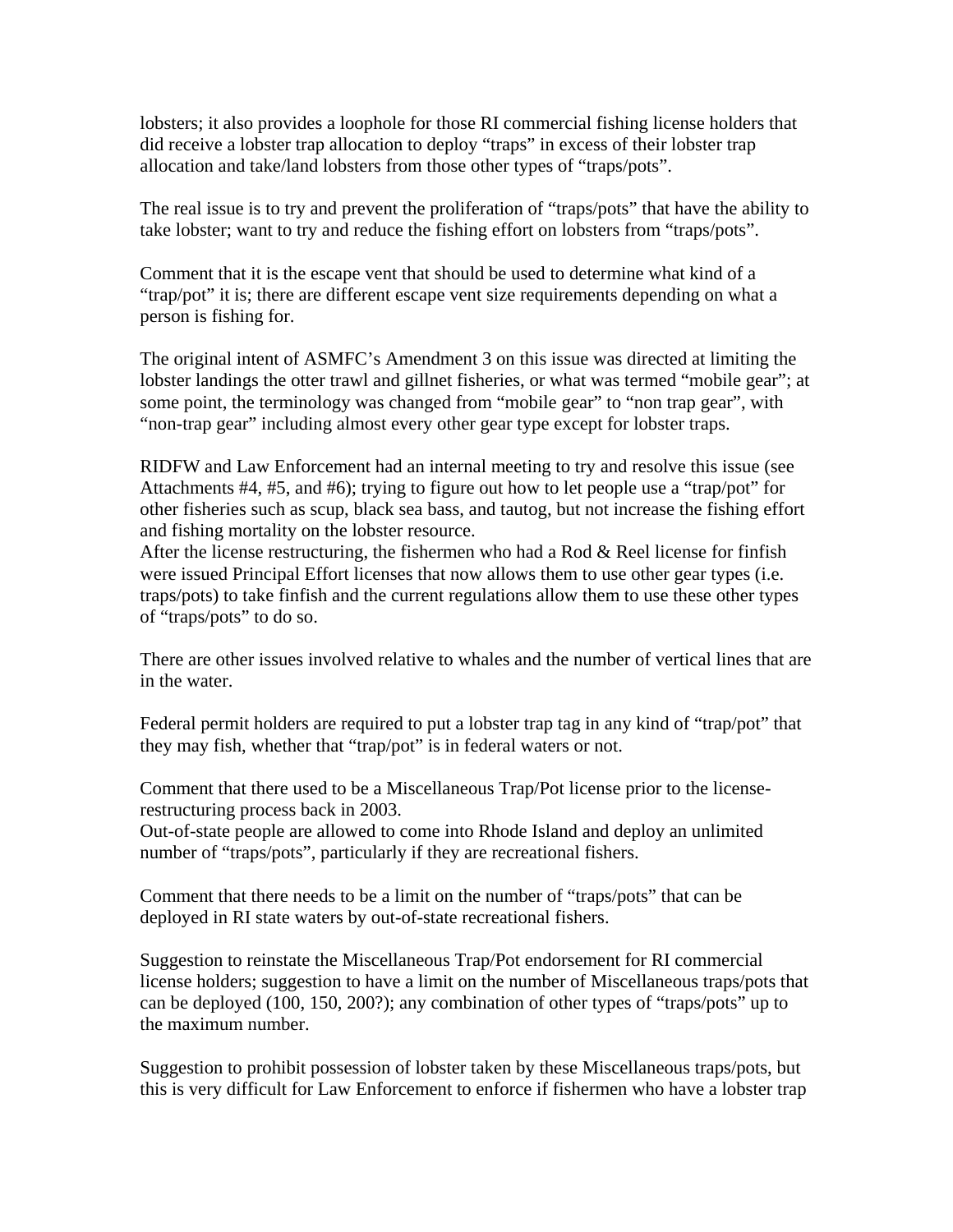allocation haul their lobster traps and also haul their miscellaneous traps/pots during the same fishing trip; impossible to enforce.

Comment that these other types of "traps/pots" (scup, black sea bass, conch) catch very few legal lobsters.

Rebuttal comment that this is not the point; the problem is that people can deploy these other types of "traps/pots" to specifically take lobsters.

Comment that under current regulations, Enforcement can't prosecute someone that doesn't have a lobster trap allocation, but takes lobsters with some other type of "trap/pot", and calls the type of trap/pot that is being used "a crab trap/pot"; there are no regulations governing "a crab trap/pot".

Comment/Question - What do you do for someone that has a lobster trap allocation and also fishes other types of "traps/pots"? Can they keep lobsters that are caught in those other types of "traps/pots"? How does Enforcement distinguish from which type of "trap/pot" the lobsters were caught with?

Maybe put a Miscellaneous trap tag in any type of "trap/pot" other than a lobster trap; there is still the issue of people retaining lobsters that are caught by a "trap/pot", but do not have a lobster trap allocation.

Comment that this is not the issue; if every trap/pot has a tag, such as is done in MA, that indicates exactly what type of trap/pot it is; tag that says "Sea Bass", "Scup", "Crab", etc.

Suggestion to add a provision to the regulations that would prohibit an out-of-state individual from setting any type of "trap/pot" in RI state waters.

Suggestion that every "trap/pot" that is in the water must have some kind of tag in it to identify what type of "trap/pot" it is.

Suggestion to allow the Miscellaneous trap/pot tag to be transferrable; can transfer the tag between different types of miscellaneous "traps/pots" depending on which fisheries they use these other types of "traps/pots" for

Suggestion to form a committee/working group of fishermen who use lobster traps or some other type(s) of "traps/pots" (scup, black sea bass, tautog, and conch) to address all these issues that we are discussing and develop an equitable solution.

Scup – currently limited to 50 traps Sea Bass – currently unlimited; suggestion for 100 trap limit Crabs – suggestion for a 200 trap limit

Apply for these tags just like you do for the lobster trap tags.

Any untagged trap will be a violation.

Every type of "trap/pot" should be labeled with the a tag that indicates the what it is fishing for.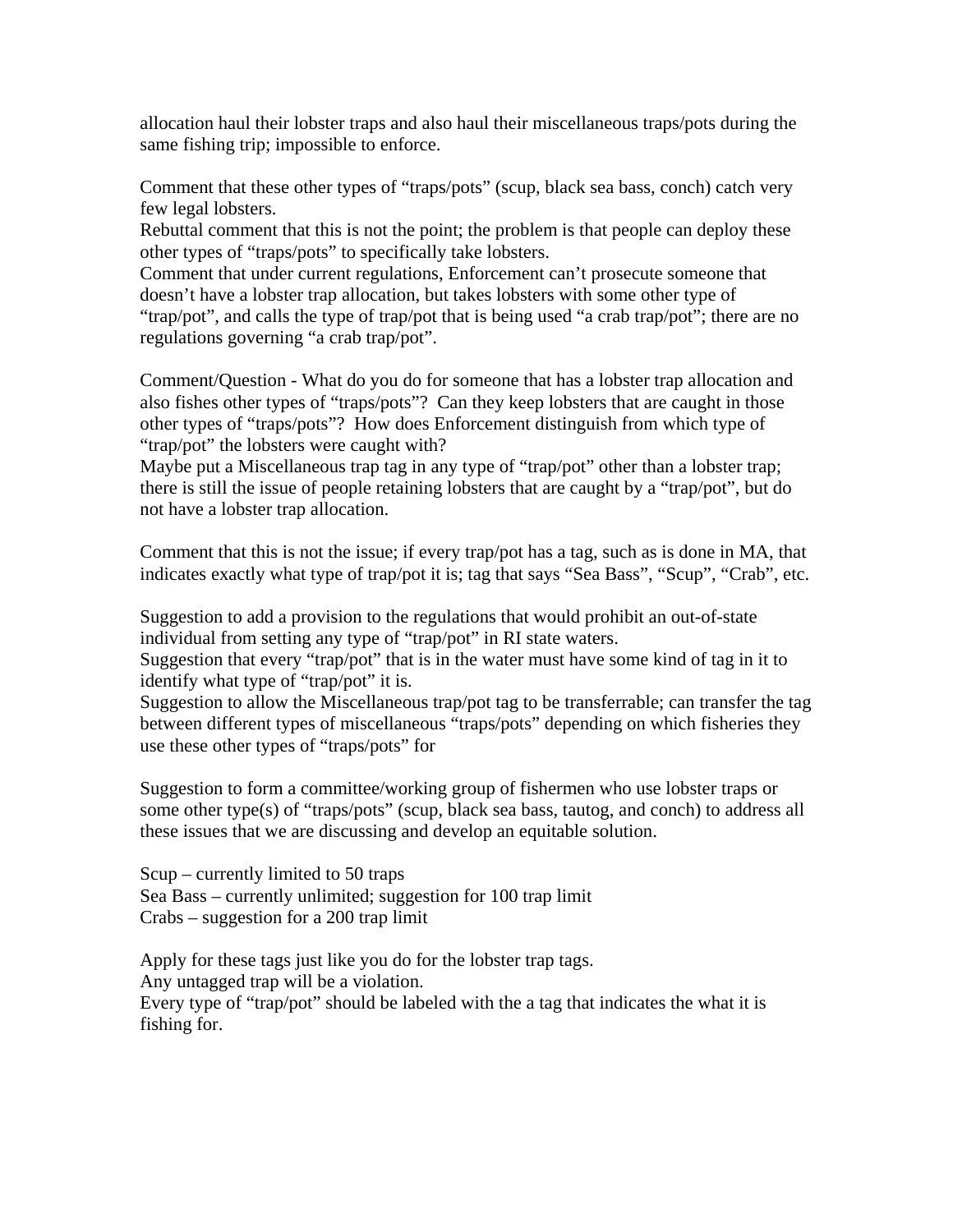Comment/suggestion for a Miscellaneous Trap/Pot endorsement with a limit of 200 traps/pots maximum; these can be whatever type of "trap/pot" the fisherman wants, other than a lobster trap, and in whatever combination the fisherman wants.

Comment/suggestion that every type of wire "trap/pot" should have a biodegradable "ghost" panel in it.

Comment/suggestion that conch traps/pots do not need to be tagged; fish and crab traps/pots need to be tagged and need to have a biodegradable "ghost" panels. Rebuttal comment that conch traps/pots need to be included as well; a person could fish a trap/pot that looks like a lobster trap and call it a conch trap/pot.

Comment that we do not want to have the ability for licenses to add any more lobster traps into the water.

Question – Can people who currently have a license for finfish use fish pots keep up to 100 lobsters?

No, not with a license for finfish only; a Principal Effort Finfish license is not able to get an endorsement to take lobster.

Comment – Need to have a tag that will identify what type of trap/pot it is and need to have a limit on the number of miscellaneous traps/pots a license holder can have. Comment – If you are a federal permit holder, any type of trap/pot that you fish must have a lobster trap tag in it, no matter where you are fishing (state or federal waters).

Comment/Question – So, a person who only has a RI multi-purpose license, without a lobster trap allocation, can go out and set 1000 crab pots and take as many lobsters as he can?

No, but he can take up to 100 lobsters/day; the other issue involved with this is that this would increase the number of vertical lines in the water and would increase the potential for interactions (entanglements) with whales. Those who went through the lobster trap allocation process should be very upset that a license holder who did not receive a lobster trap allocation has the ability to use some other type of "trap/pot" to be able to take lobsters (up to 100/day). This contradicts the intent of the lobster trap allocation program.

Comment that a federally-permitted lobster trap fisherman is penalized because under federal rules he must use a lobster trap tag to legally fish some other type of "trap/pot".

R. Bellavance asked the Panel if there was any recommendation or a motion that they wanted to forward on to the RIMFC on this issue.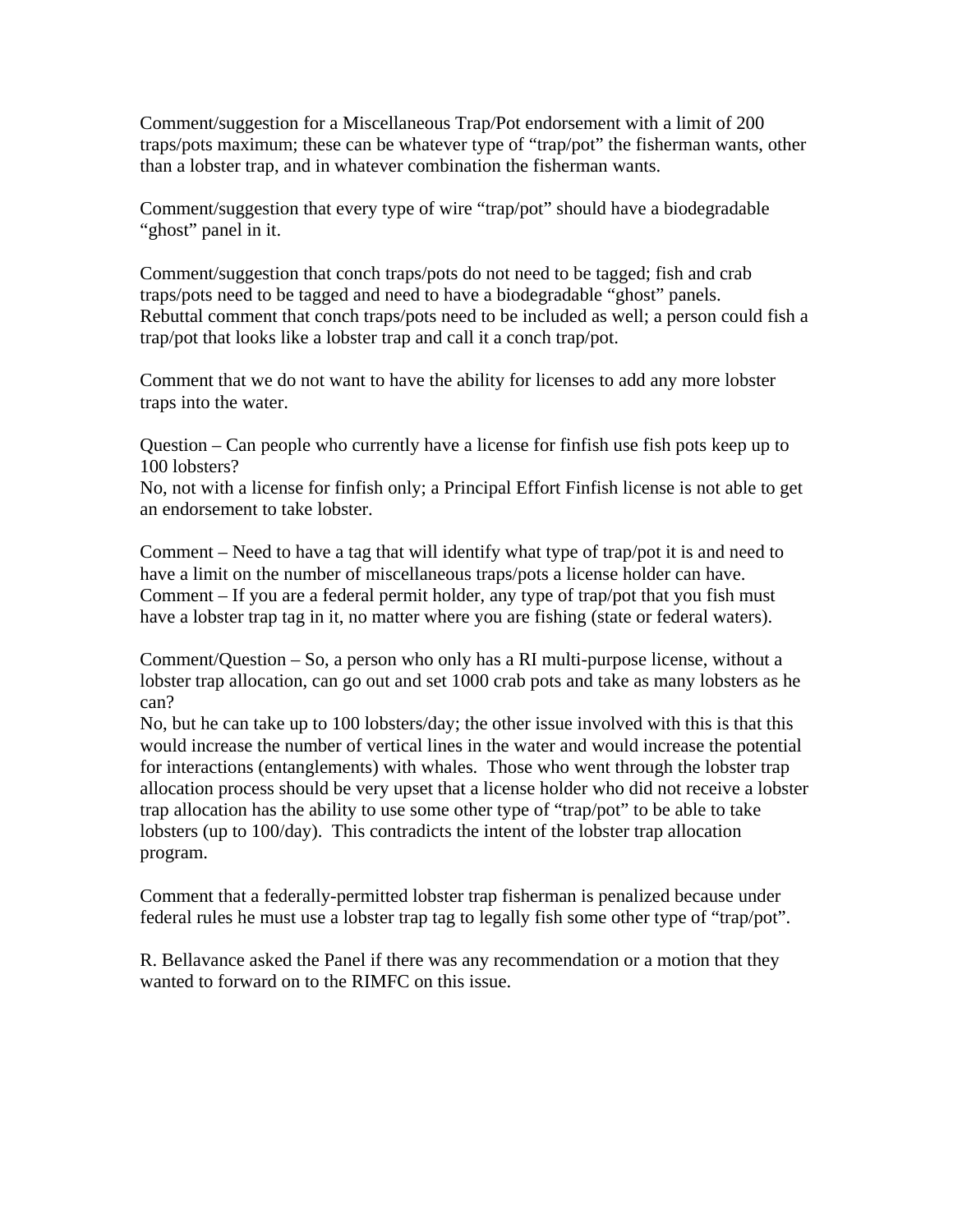**Motion by B. Thibeault that licensed non-resident recreational fishers who want to use "traps/pots" to fish for species other than lobster must be limited to the same 5 trap limit that is in effect for resident recreational lobster trap license holders. Resident recreational lobster trap license holders will also be allowed a maximum of 5 miscellaneous trap/pot tags in addition to their limit of 5 lobster traps. Second – A. Christopher** 

**Voted – NO; unanimous. The motion fails.** 

### DISCUSSION:

Comments/Questions - The non-resident recreational traps/pots would also have to be tagged and identified.

What about transferability of these non-resident recreational trap/pot tags? Should they be able to be transferred from one type of trap/pot to another type of trap/pot to allow them to fish for different species during the season?

Yes, there should be a provision to allow for this just as for the miscellaneous traps/pots for the commercial fishing license holders.

Comment that only a RI resident can fish for lobsters and crabs in RI state waters, both commercially and recreationally.

Comment that this recommendation will add many more vertical lines in the water.

Comment that prior to license restructuring, there was a Miscellaneous Pot license; this was for commercial fishermen only; recreational fishers could only take finfish by rod & reel; this license disappeared after license restructuring and Rod & Reel licenses holders were converted to Principal Effort licenses, which opened the door for them to use gear types other than rod & reel to take finfish.

Comment/suggestion that the only way to get a Miscellaneous Trap/Pot endorsement would be if you are a commercial fisherman.

Need to remove the option for both resident and non-resident recreational license holders to be able to get the Miscellaneous Trap/Pot endorsement.

Comment/Question – Before license restructuring, was the Miscellaneous Trap/Pot license available to recreational fishermen?

No, it was only available to commercial fishermen.

Recommendation made to keep it that way; Miscellaneous Trap/Pot endorsement will be for commercial fishermen only.

The only way for a resident or non-resident recreational license holder to take finfish would be by rod& reel.

The only way for a recreational fisher to deploy a "trap/pot" in RI state waters would be by the resident recreational lobster trap license.

Comment that conch traps/pots also need to be tagged; if you don't require this, then conch traps/pots will become a trap/pot that could be used to take lobster.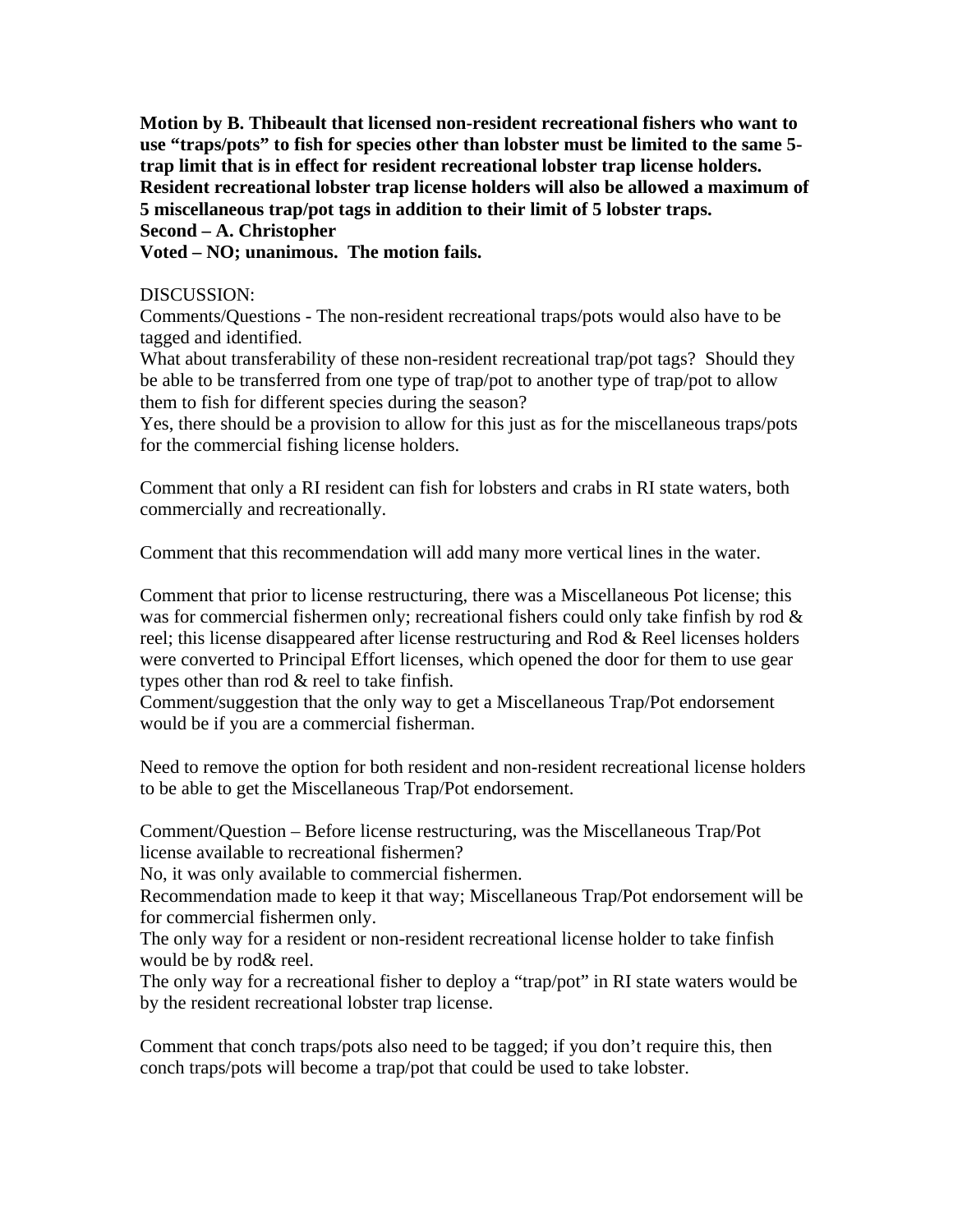Question – Can recreational people use a "green crab trap/pot" to catch green crabs for tautog bait?

Comment/Question - Did you look at the MA regulations? MA requires that all traps/pots be tagged. We need to do the same thing.

**Motion by A. Christopher to form a working group made up of representatives from the lobster trap fishery, other trap/pot fisheries (scup, black sea bass, conch), Enforcement, and RIDFW to address this issue and develop a recommendation for the RIMFC. Second – P. Brodeur Voted – Yes; unanimous. The motion passes.** 

### DISCUSSION:

Comment that the Industry Advisory Committee (IAC) may be the appropriate forum to address this issue; a wide variety of fishing interests are represented. Comment that this is a "commercial trap" issue and not everyone on the IAC is knowledgeable about traps/pots.

There appeared to be consensus on the Panel that all traps/pots should be tagged with a tag that identifies what kind of a trap/pot it is, however there is still a question regarding the appropriate number (limit) of "miscellaneous traps/pots" that would be allowed; need to define an appropriate number of each kind of miscellaneous trap/pot.

Comment that the proposed change to regulation 15.18 (see Attachment #6) addresses some of these concerns; "mobile gear" would be the only other way for a commercial fisherman to be able to take lobster and they would be limited to 100 lobsters/day or up to 500 lobsters for fishing trips lasting 5 days or longer; this change would prevent those that do not have a lobster trap allocation from being able to use other types of "traps/pots" to take lobster.

Comment that the proposed regulatory changes and definitions (see Attachment #6) provide for only 2 ways that lobster can be taken, either by a lobster trap (allocated and affixed with a lobster trap tag) or by mobile gear (otter trawl, pair trawl, and gillnet).

Question - So, if someone sets 100 "crab pots", then they can't keep any legal lobsters that they may catch?

Yes, that is correct.

What is the primary issue for Enforcement regarding this issue? Fishermen can deploy a trap/pot and call it something other than a lobster trap and take lobster; this puts additional pressure on the lobster resource; lobster management is recommending and attempting to reduce the amount of fishing pressure on the lobster resource.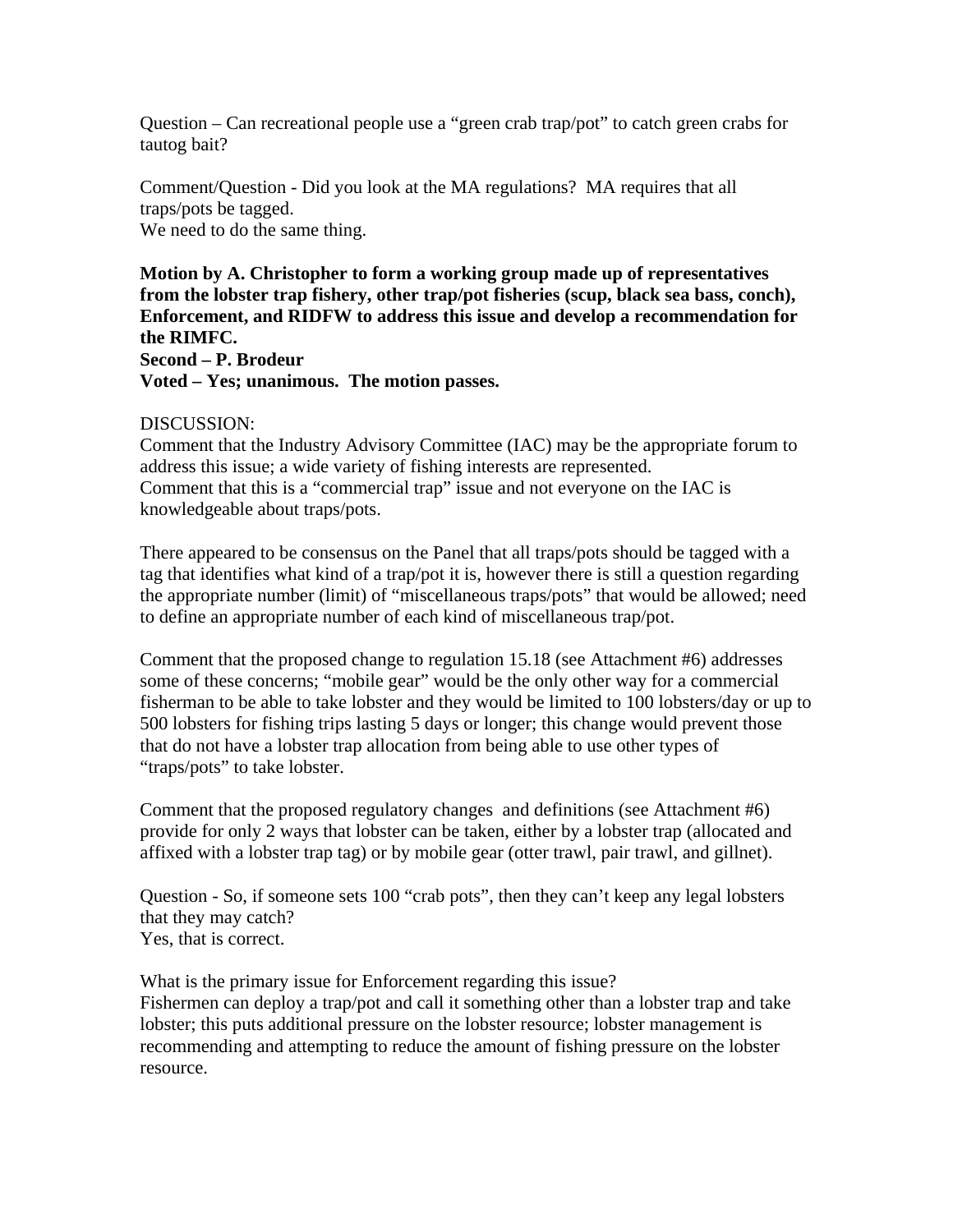A second issue for Enforcement is the loophole that allows non-resident fishers to deploy as many "traps/pots" that they want to in RI state waters. Suggestion was made that a person must be a RI resident in order to deploy any kind of trap/pot.

Comment/suggestion to allow a small by-catch of lobster from the miscellaneous traps/pots based on a percentage of the weight of the finfish that are taken. If a sea bass (trap) fisherman can't keep any lobster, should a lobster trap fisherman be able to keep any sea bass?

R. Bellavance – Any opinion on the recommendation for landings of lobster by mobile gear only if not taken by a lobster trap? A fisherman can only possess lobsters if taken by lobster trap or by mobile gear.

Comment that the lobster trap fishery is under the gun to reduce the fishing mortality on the lobster resource; it does not make any sense to allow other gear types, particularly other types of "traps/pots", to be able to harvest lobsters; no by-catch of lobsters should be allowed in any type of finfish trap/pot.

Comment that the Lobster Advisory Panel should not make any recommendations until there is a better idea of what the Area 2 LCMT is going to do; all of these deliberations might not matter, depending on what the Area 2 LCMT recommends for addressing the rebuilding of the southern New England lobster stock

Meeting adjourned at 8:45 pm.

### ------------------------------------------------------------------------------------------------------------

### SUMMARY OF MOTIONS:

**Motion by P. Brodeur that a request be made by the RI representatives on the LMB for the economics be taken into consideration of proposed management measures for southern New England and call for a meeting of the ASMFC Socio-Economic Committee as soon as possible.** 

**Second – A. Christopher** 

**Voted – YES; unanimous; the motion passes.** 

**Motion by B. Thibeault that licensed non-resident recreational fishers who want to use "traps/pots" to fish for species other than lobster must be limited to the same 5 trap limit that is in effect for resident recreational lobster trap license holders. Resident recreational lobster trap license holders will also be allowed a maximum of 5 miscellaneous trap/pot tags in addition to their limit of 5 lobster traps. Second – A. Christopher** 

**Voted – NO; unanimous. The motion fails.**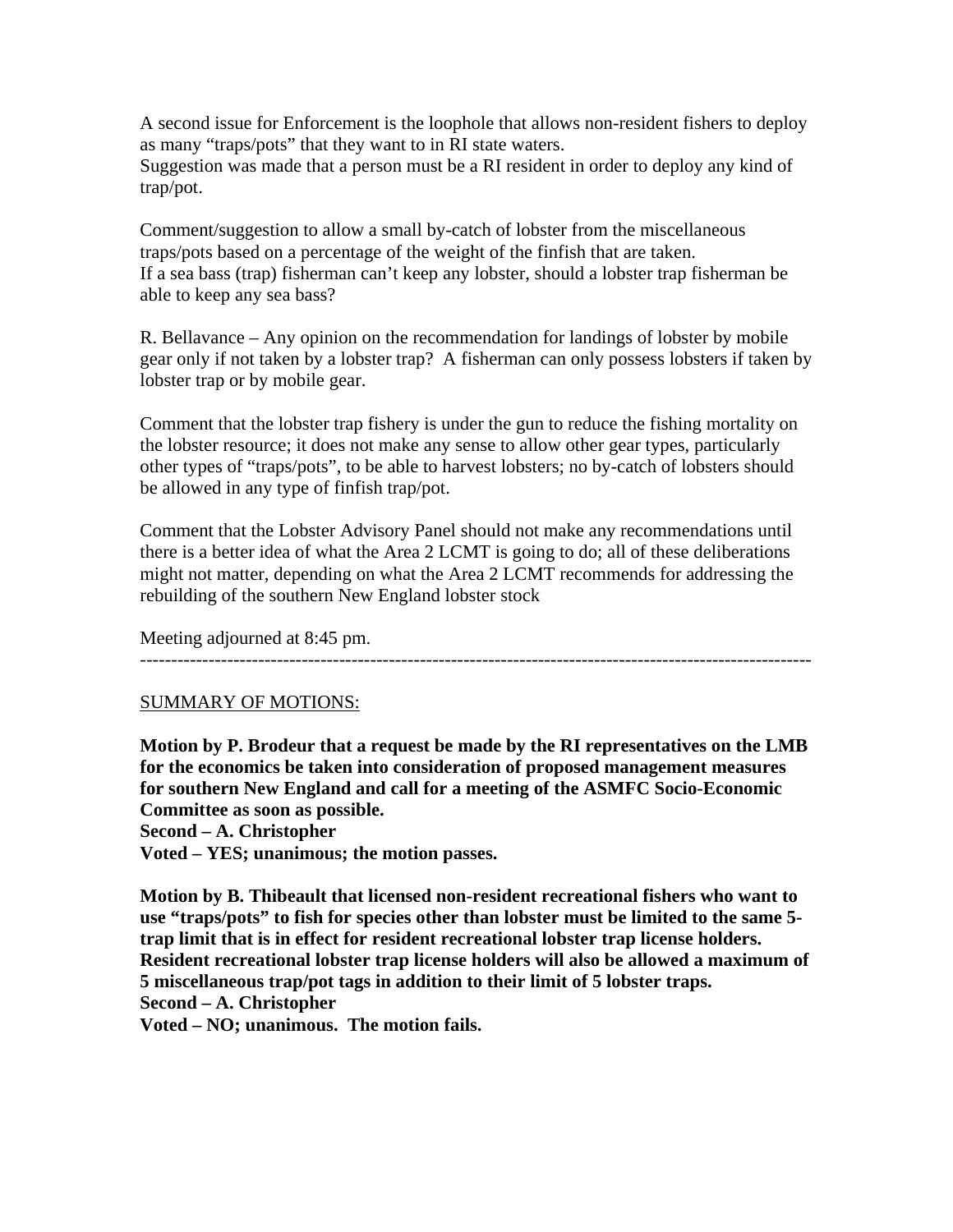**Motion by A. Christopher to form a working group made up of representatives from the lobster trap fishery, other trap/pot fisheries (scup, black sea bass, conch), Enforcement, and RIDFW to address this issue and develop a recommendation for the RIMFC.** 

**Second – P. Brodeur** 

**Voted – Yes; unanimous. The motion passes.** 

------------------------------------------------------------------------------------------------------------

### RIDFW Tasks:

• T. Angell will make contacts with fishermen involved in the other trap/pot fisheries (scup, black sea bass, tautog, crabs, conch) and form a working group to develop recommendations for the taking of lobsters using traps/pots other than lobster traps; set up meeting of this working group.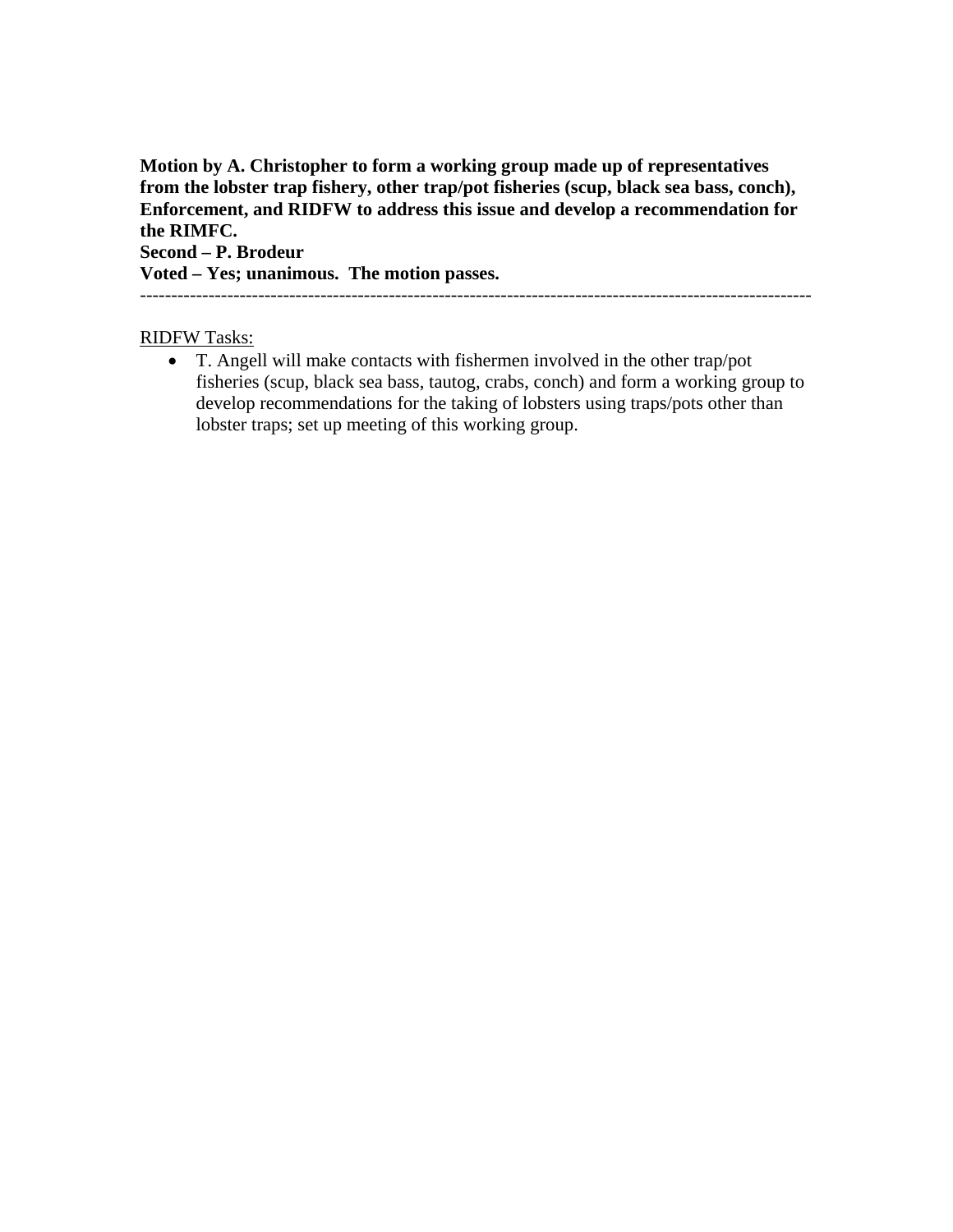### **ATTACHMENT#1**

### TRT Meeting, Hotel Providence, Nov. 30—Dec. 3

**R.I. Representitives** 

Bill Mackintosh (gillnet) Peter Brodeur (lobster) Scott Olszewski (DEM for April Valliere)

Meeting run by neutral facilitators, Scott McCreary & Bennet Brooks, from CONCUR, an environmental dispute reselution firm specializing in marine resource & water issues

NMFS Protected Resources Div.

Kate Swails, Mary Colligan, David Gouveia

- Vertical line development schedule
	- 1. Proposed rule in 2013
	- 2. Final rule in 2014

NMFS request for updated info on Federal VTR's and state co-operation on Log Books pertaining to the number of U&D lines being deployed

Glen Salvador summarized recent research efforts;

- 1. Using radio frequency identification tags for marking each individual U&D line.
- 2. "Lineless fishing" using a grapple device. This method was deemed unacceptable due to exsessive time consummtion and safety concerns.

Peter Brodeur requested that funding be sought for "lineless fishing" research in bnindividual states in shallower waters where there is less strain for safety concerns.

This research would help slow the attrition of lobster fishermen during cutbacks.

Scientists & conservationists requested NMFS to:

1. Assess and manage U&D lines in current exempted state waters to the shore. (Narr. Bay and ALL ocean associsated waters.)

2. Assess all unused permits (latent effort).

3. Expand Model to assess recreational U&D line use to be added to the Count.

\* Not enough time has passed to evaluate, breakaways, less gear in the water, or the removal of floating ground lines.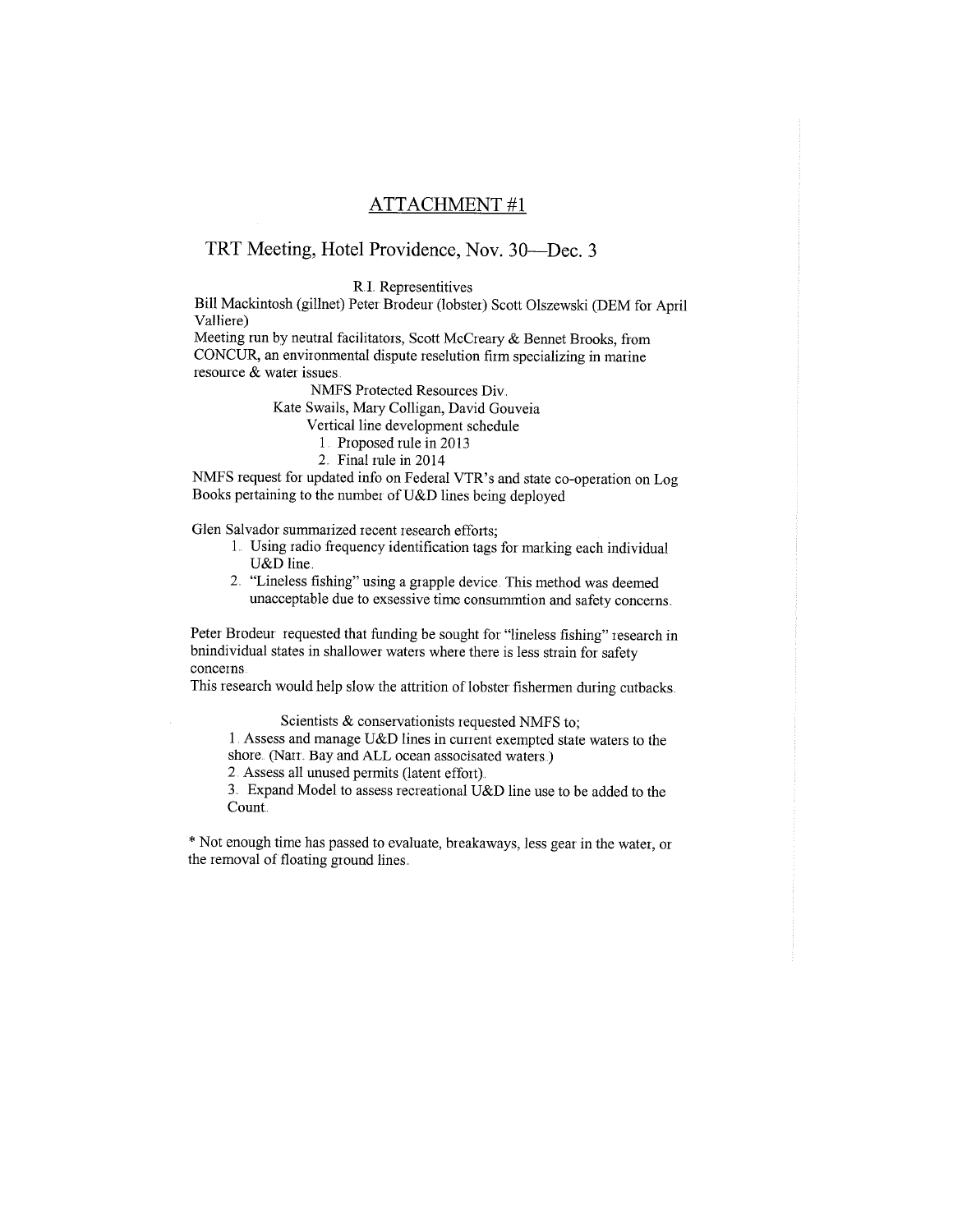### ATTACHMENT#2

### SCENARIO 4: AREA SELECTED BASED ON CO-OCCURRENCE LMA 1 & OUTER CAPE - YEAR ROUND

### 2008 BASELINE (ALL FISHERIES)

| <b>AVERAGE PER MONTH</b>                  |         |
|-------------------------------------------|---------|
| <b>Estimated Number of Active Vessels</b> | 2.010   |
| <b>Estimated Number of Vertical Lines</b> | 209.000 |



### RESULTS OF POTENTIAL MANAGEMENT OPTIONS

 $\sim$  10  $\pm$ 

| <b>SCENARIO</b>                                     | AVERAGE PER MONTH                 |                          |                                          |             |  |
|-----------------------------------------------------|-----------------------------------|--------------------------|------------------------------------------|-------------|--|
| <b>OPTION</b>                                       | <b>AFFECTED</b><br><b>VESSELS</b> | <b>VERTICAL</b><br>LINES | <b>VERTICAL LINE</b><br><b>REDUCTION</b> | % REDUCTION |  |
| MINIMUM 3 TRAPS<br>PER TRAWL                        | 360                               | 180.200                  | 28,800                                   | 14%         |  |
| MINIMUM 5 TRAPS<br>PER TRAWL                        | 700                               | 148,600                  | 60.400                                   | 29%         |  |
| <b>MINIMUM 10 TRAPS</b><br>PER TRAWL<br>(1 ENDLINE) | 1,600                             | 80.000                   | 128,900                                  | 62%         |  |
| MINIMUM 10 TRAPS<br>PER TRAWL<br>(2 ENDLINES)       | 1,300                             | 132,700                  | 76.300                                   |             |  |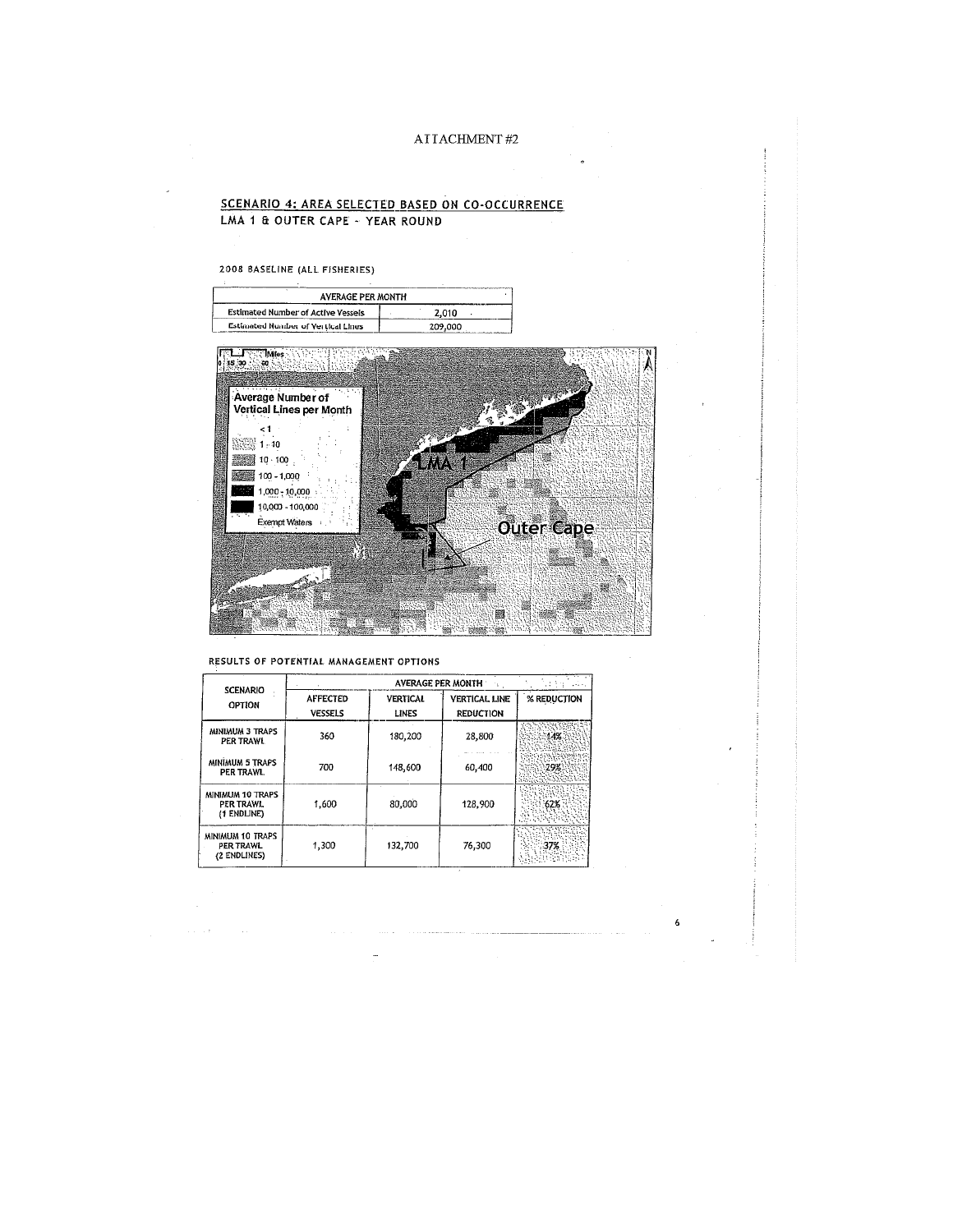#### Atlantic Large Whale Take Reduction Team Northeast Sub Group **Consensus Actions Related to Vertical Line Management Strategy**

Based on the Subgroup's deliberations, the Subgroup agreed to the following consensus Use co-occurrence model as analytic platform. The Subgroup unanimously agreed that the co-occurrence model should serve as the primary platform for developing and analyzing a vertical line strategy. The Subgroup agreed to this approach with the caveat that other information and sources may be beneficial to look at and will be determined through subsequent Subgroup and Team deliberations.

Consider equivalency proposals. The Subgroup broadly endorsed the opportunity for States and other entities to draft and submit for full Team and NMFS consideration "equivalency proposals" to achieve vertical line reductions, rather than relying on a blanket set of actions (trap per trawl requirements, closures, etc.) to be applied in highrisk areas identified in the Northeast. The intent is to enable local fishermen and others to tailor locally nuanced approaches.

Convene Work Group in near- to medium-term. The Subgroup recommended NMFS convene a balanced subset of Subgroup members as a Work Group to serve as a sounding board for NMFS and Industrial Economics as they work to revise the cooccurrence model and identify high-risk areas, Any recommended approaches developed by the Work Group are to be discussed, revised (as needed) and confirmed by the full Team

**Overall Timeline.** The Subgroup broadly endorsed an overall timeline proposed by that stepped out the following approaches and timeframes for moving forward over the next 12 months:

#### Januarv/April

Convene initial Work Group deliberations, with focus on informing NMFS work on:

Data layers (whales, gear, habitat/depth, etc.) and methodologies

Model runs to delineate updated co-occurrence areas

Proposed areas to focus vertical line-related management actions

#### April/May

Foster discussion with full Northeast Subgroup to review, confirm and, as necessary, revise approaches developed in discussion with Work Group. Lock in areas for NMFS scenario development

#### Mav/July

NMFS develops scenarios outlining different management strategies for reducing vertical lines

- NMFS work informed by ongoing input from Work Group

- Follow-on webinar/email communication with full subgroup to review approach January/November

States and others develop, if they wish, "equivalency proposals" to be considered in place of the scenarios to be put forward by NMFS in summer 2011

- NMFS to distribute "equivalency proposal" format and criteria to Subgroup members by January 2011

Fall 2011

Meeting3

- Full Team, in-person meeting (both Northeast and Southeast/Mid-Atlantic Subgroups)

- Review co-occurrence model and NMFS scenarios

- Review any initial "equivalency proposals" brought forward by States and others

www.nero.noaa.gov/whaletrp/trt/meetings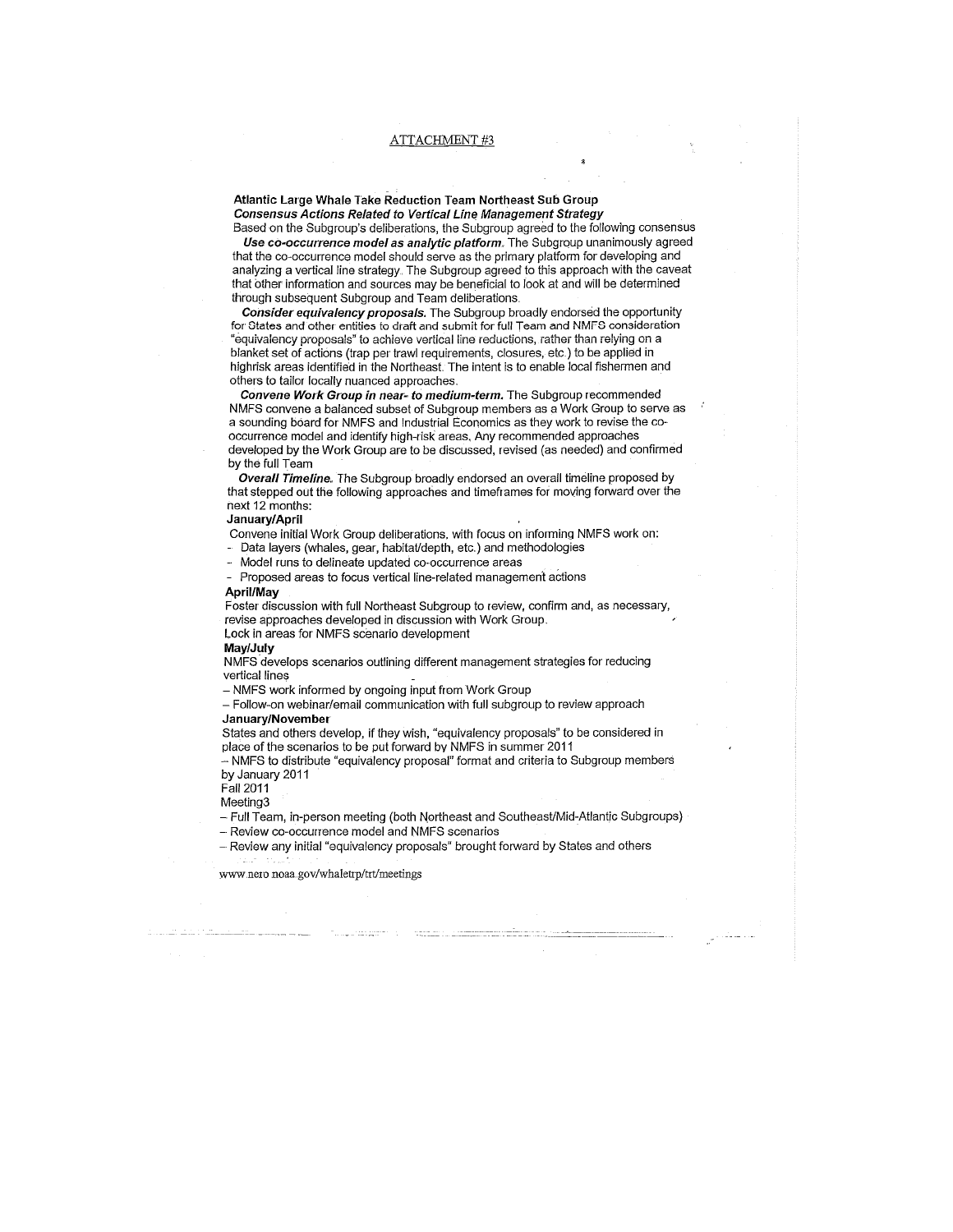#### ATTACHMENT#4

Meeting Summary 11/9/2010 - Law Enforcement and Fish & Wildlife

Chief Steven Hall, EPO Sergeant Frances Ethier, EPO Jennifer Ogren, Larry Mouradjian, Gary Powers, Margaret McGrath, Scott Olszewski, Thomas Angell

This meeting was conducted so that there might be consensus presented at the LAP. A RIMFC Lobster Advisory Panel meeting will be held on November 15, 2010.

#### **General Concepts:**

All "trap" gear in the water must be tagged

All "trap" gear (except conch/whelk/snail traps) must have the escape vent and ghost panel that is required for lobster traps.

Possession of lobsters is prohibited by anyone other than an individual holding a valid license with an assigned lobster trap allocation or by mobile gear by definition. The cost for annual non-commercial (recreational) Miscellaneous trap tags shall be incurred by the fisherman and be included in the Miscellaneous trap endorsement; Miscellaneous trap tags shell be administered by the Office of Licensing and Boat Registration

Limit the number of non-lobster traps that can be deployed (100, 150, 200?) – NEED IO **DEBATE HOW MANY** 

Recreational lobster trap license:

- Continue with 5 trap lobster license
- Create new resident and non-resident miscellaneous recreational endorsement for all "non-lobster" traps; 5 trap miscellaneous trap limit, including conch/whelk/snail traps.

#### **DEFINITIONS:**

Mobile Gear - Otter trawls, Pair trawls, and gillnets

Non-Lobster Trap - any trap, pot or other stationary contrivance or device that does not have a valid lobster trap tag affixed thereto.

#### **REGULATION CHANGES:**

15.14.1-2 No person may possess, sell, barter, or trade an American lobster unless harvested by an authorized and properly tagged lobster trap or mobile gear as defined, pursuant to RIMFC Regulations 1.3, 15.14.1 and 15.14.2-3 Crab pots/traps, fish traps, fish weirs, minnow traps, eel pots/traps, conch pots/traps, gillnets or trammel nets, fyke nets, stake traps, trawling devices, clam and scallop dredges, beach seines, purse scines, and tongs or bullrakes shall be classified as non-lobster trap gear and shall be exempt from trap tagging requirements.

15.18 Landings of lobsters taken by mobile gear or methods other than trap - Limits Landings by fishermen using mobile gear or methods other than traps (non-trap fishermen) will be limited to not more than 100 lobsters per day (based on a 24-hour period) up to a maximum of 500 lobsters per trip, for trips of five (5) days or longer. RIMFC REGULATION [Penalty - Part 3.3 (RIGL 20-3-3)]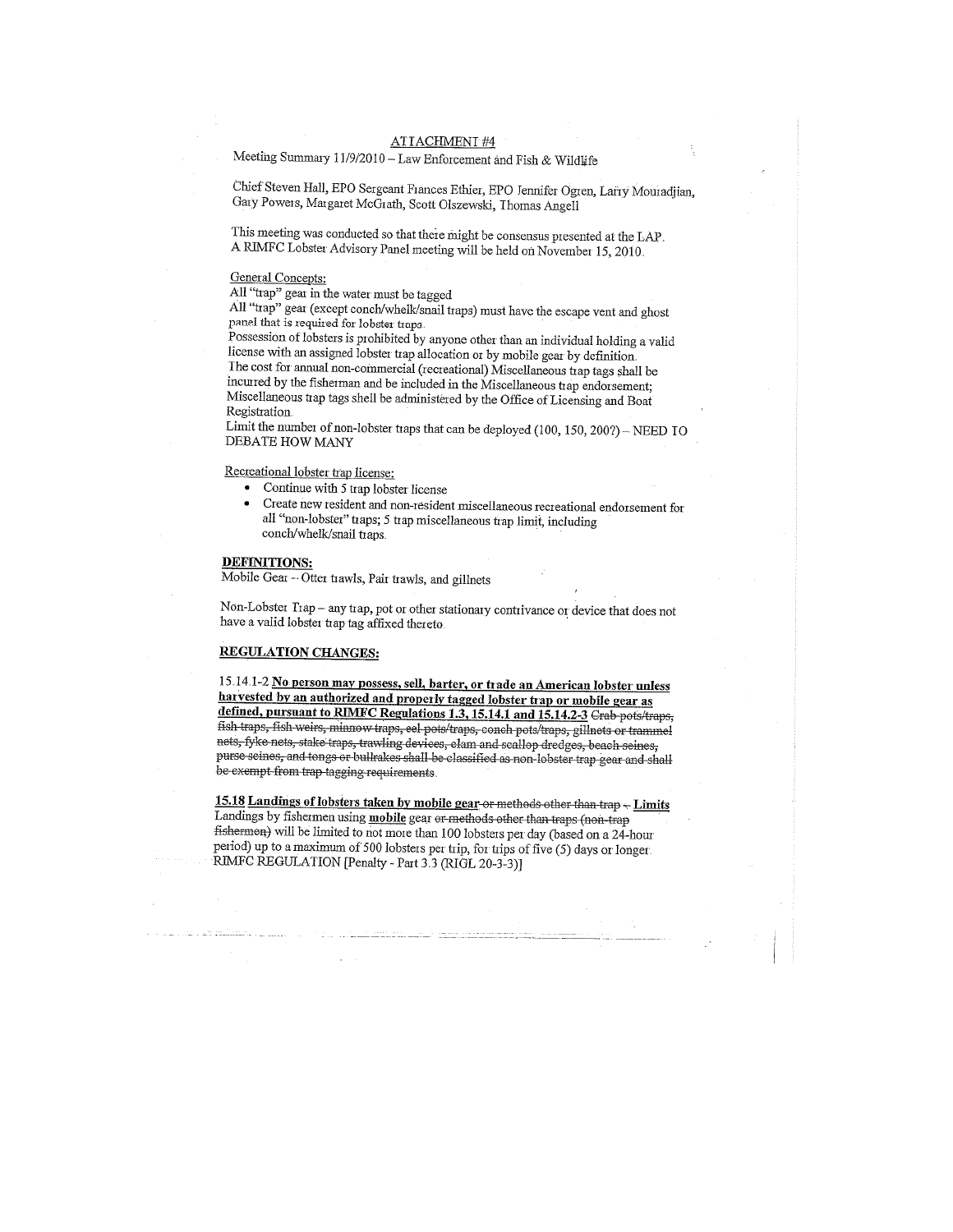#### **ATTACHMENT #4**

#### STATE OF RHODE ISLAND AND PROVIDENCE PLANTATIONS DEPARTMENT OF ENVIRONMENTAL MANAGEMENT OFFICE OF LEGAL SERVICES

#### **MEMORANDUM**

TO: W. Michael Sullivan, Director Larry Mouradjian, Associate Director Robert Ballou, Acting Chief Division of Fish & Wildlife Mark Gibson, Deputy Chief Division of Fish & Wildlife Thomas Angell, Principal Marine Biologist FROM: Gary Powers, Deputy Chief Legal Counsel Re: Proposed Consideration of Amendment of RIMFR Definition of

Lobster/Non-lobster Traps DATE: July 31, 2010

A criminal prosecution was recently instituted by the Division of Law Enforcement alleging that a fisher had failed to comply with RIMFR §15.13.1 due to his failure to have his lobster trap properly tagged and equipped with the requisite escape vents. However, the Division of Law Enforcement was forced to opt to "voluntarily" dismiss the case in response to a Motion To Dismiss brought by the fisher's counsel, Attorney Mark McSally, in which he relied upon the cloudy definitional differences between a lobster trap and a non- lobster trap (despite the fact that a non- lobster trap are still be employed to take lobsters). Not only is it appropriate to ensure that the Division of Law Enforcement has the regulatory tools necessary to succeed in prosecutions but in addition, given the well publicized recruitment problems encountered by lobsters in this area, it would appear incumbent upon the Department to . restrict access to the lobster fishery to those fishers who possess the required lobster trap allocation and deploy traps that are properly tagged and constructed in a manner so as to allow juveniles to escape. I would, therefore, respectfully suggest that the definitions of lobster trap and a non-lobster trap be more clearly defined by regulatory amendment.

cc: Steven Hall, Chief Division of Law Enforcement Kurt Blanchard, Deputy Chief Division of Law Enforcement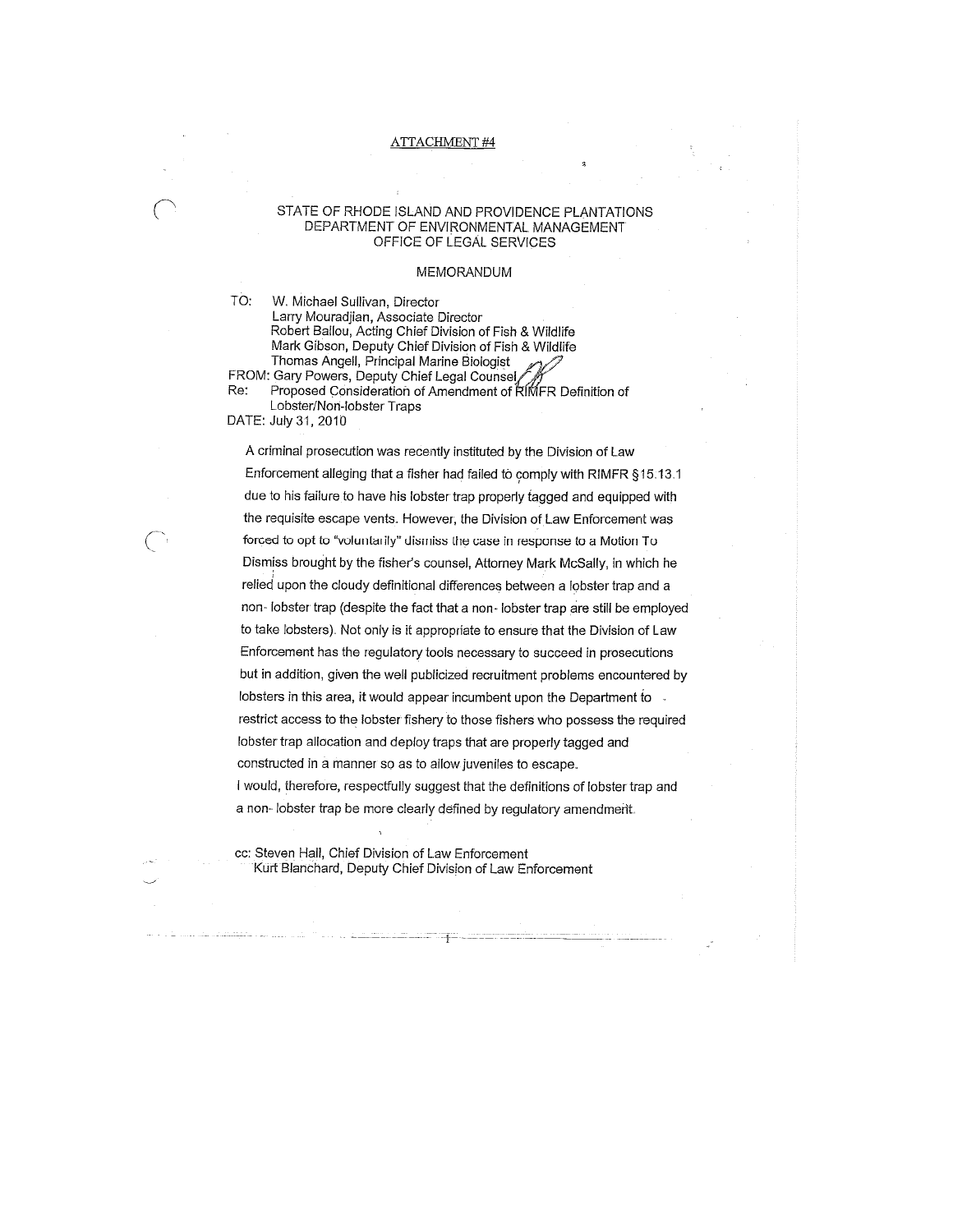#### **ATTACHMENT #4**

There has been a proliferation of stationary gear, specifically pots and traps, in Rhode Island waters This has been caused by two factors: the commercial fishing license restructuring and the reduction in effort on lobsters which has resulted in drastic decreases and or elimination of lobster trap tag allotments for many fishermen. This problem affects biologists' ability to accurately assess the fishing pressure and manage the resource and it also creates hazards to navigation.

Prior to the commercial fishing license restructuring there was a miscellaneous pot license. Everyone who put a pot or trap in the water had to have a license The current commercial licensing regulations speaks to the commercial harvest of species, however it does not address the issue of stationary gear deployed in Rhode Island waters. Currently there are a large number of pots and traps deployed by recreational fishermen. There traps and pots are set in Rhode Island waters by residents and non residents with no regulations(with the exception of lobster traps) controlling the number of traps and depending upon what type of trap they claim they are using, no regulation dictating whether there is a ghost panel or escape vent. A commercial fisherman is limited to 50 scup traps; however there is no limit for a recreational fisherman. Nonresident and resident 'recreational' fishermen have contacted Enforcement and asked how many fish and conch traps they can they set. It would be difficult to stop a non resident fisherman from setting conch traps (no possession limit) and other fish traps and return to his state and illegally sell his catch.

The lobster trap tag allotment issue has created different problems. Rhode Island commercial fishermen who have no trap tag allotment or have seen a drastic reduction are now deploying traps which they claim are not lobster traps. These traps look like lobster traps, catch lobsters however, there is no tagging requirement. It should be noted that all fish traps catch lobsters. With the exception of scup traps there is no limit on the number of fish traps that can be deployed. Also if is not a scup, sea bass or lobster trap there is no escape vent and or ghost panel requirement. There is also an inequity between a federal and state permitted vessel. If a fisherman has a federal permit he must tag any trap capable of catching lobster which is all traps deployed by a federally permitted vessel, therefore he must put a lobster trap tag on any trap he puts in the water. This puts a federally permitted vessel at an unfair disadvantage.

A simple solution would be a requirement that all traps and pots have a trap tag. Commercial fishermen could purchase up to 200 miscellaneous traps tags when they renew their license and use these tags for any traps or pots other than lobster traps. Also there could be a five pot miscellaneous non commercial license similar to the five pot non commercial lobster license for recreational fishermen. These trap tags both commercial and recreational could be issued by licensing in the same manner the non commercial trap tags are issued.

These suggestions would be in addition to the proposed changes suggested by Gary Powers and Tom Angell which address fishermen with no lobster trap tag allotment taking lobsters as a by catch from fish traps.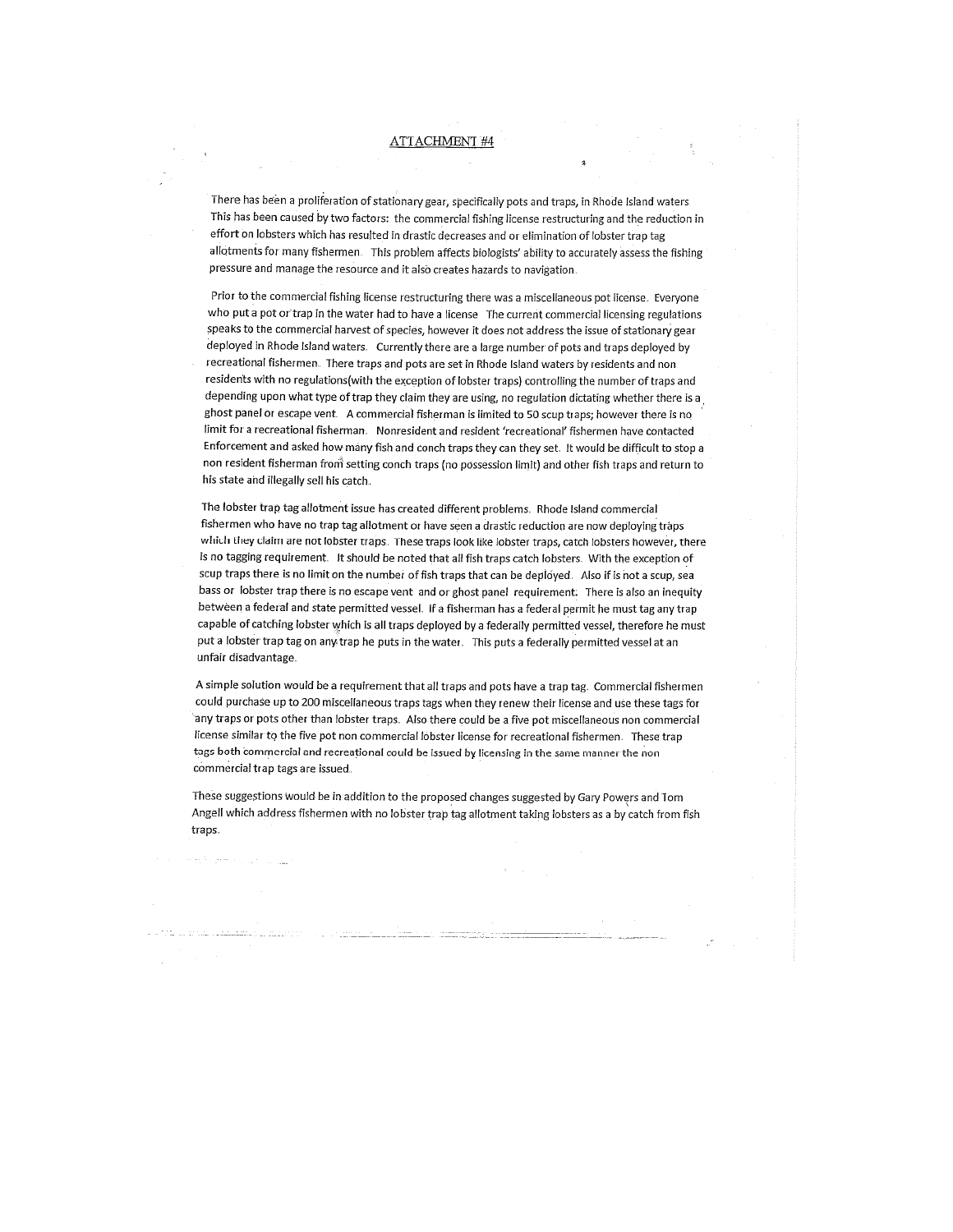#### **ATTACHMENT#5**

# 26-157c - TAKING OF LOBSTERS

|  | 26-157C TAKING OF LOBSTERS |
|--|----------------------------|
|  |                            |

Department of Environmental Prot

| $26 - 157c - 1$ |                                                                 |  |  |
|-----------------|-----------------------------------------------------------------|--|--|
| 26-157c-2       | Taking Jobsters-general.                                        |  |  |
|                 |                                                                 |  |  |
| 26-157e-3.      | Taking lobsters – otter trawls, beam trawls and similar devices |  |  |
| 26-157c-4-      | Management of the Lobster Pot Fishery                           |  |  |
|                 |                                                                 |  |  |

#### $26 - 157c - 1$ Taking lobsters - general

 $(a)$ Definitions  $(1)$ 

"ASMFC" means the Atlantic States Marine Fisheries Commission, created under the terms of an interstate compact ratified by the State of Connecticut (section 26-295 of the Connecticut General Statutes) and approved by the U.S. Congress (Public Law 539, Chapter 283, Second Session, 77th Congress; 56 Stat. 267, approved May 4, 1942, as amended by Public Law 721, 81st Congress, approved August 19, 1950).

 $(2)$ "American Lobster Fishery Management Plan" or "FMP" means the plan and its amendments and addendums approved and published by the ASMFC to manage the interstate lobster fishery.

- "Carapace length" means the length of a lobster as measured along the length of  $(3)$ the carapace (body shell) parallel to the centerline from the rear end of the eye socket to the rear end of the carapace.
- $(4)$ "LMA" means any lobster management area as defined in the FMP.
- $(5)$ "LMA 6 minimum length" means a carapace length of 3-5/16 inches.
- $(6)$ "LMA 6 v-notch" means a v-notch, with or without setal hairs, at least oneeighth inch in depth.
- $(7)$ "Lobster" means American lobster (Homarus americanus).  $(8)$

"V-Notch" means a v-shaped cut or remnants of a healed v-shaped cut in the flipper next to and to the right of the center flipper as viewed from the dorsal surface with the tail oriented toward the observer. Such a mark is applied to protect certain lobsters from harvest for conservation purposes

Lobsters may be taken only by lobster pots, traps, trawls or similar devices or by skin diving, including the use of self-contained underwater breathing apparatus, or by hand The use of spears or hooks of any kind to take lobsters and the possession of lobsters taken by any method that pierces the shell is prohibited.

No person shall buy, sell, give away, offer for sale or possess, regardless where taken: any female lobster with ova or spawn attached or from which the ova or spawn  $(1)$ 

has been removed; or  $(2)$ any female lobster bearing a LMA  $6$  v-notch or any female lobster which is

mutilated in a manner which could hide, obscure or obliterate such a mark; or  $(3)$ 

any lobster with a carapace length less than the LMA 6 minimum length. When caught, any lobster specified in subdivisions (1) to (3), inclusive, of subsection (c) of this section or subdivisions (1) or (3) of subsection (e) of this section shall, without

avoidable injury, be immediately returned to the waters from which taken. No person authorized to take lobsters from any LMA in addition to LMA 6, as defined in

the FMP, shall possess on the waters or shores of this state:

Revised 10.02.2007

 $(b)$ 

 $(c)$ 

 $(d)$ 

 $(e)$ 

Section 26-157c - Taking of Loberare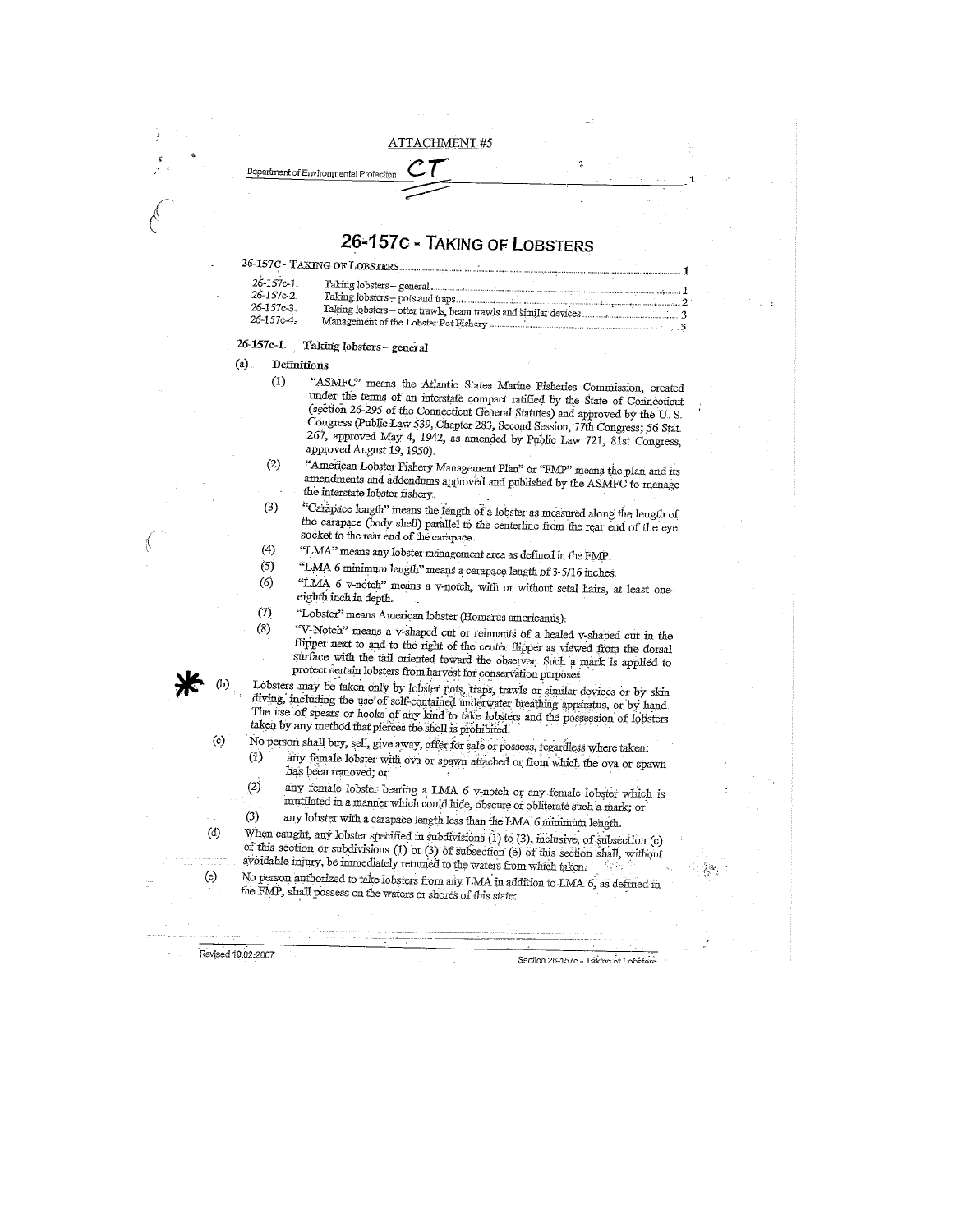Department of Environmental Protecti

 $(9)$ 

 $(10)$ 

 $(11)$ 

 $\overline{1}$ 

 $D + \frac{1}{2}$  on  $\frac{1}{2}$ 

- $(5)$ No person shall possess more than 100 pounds of winter flounder while fishing with a trawl net with a codend mesh less than  $6\%$  inches (diamond mesh) or  $6\%$ inches (square mesh).
- $(6)$ From May 1 to October 31, inclusive, no person shall possess more than 200 pounds of scup while fishing with a trawl net that does not:
	- have a mesh size of at least 5 inches (diamond mesh) or  $5\frac{1}{2}$  inches  $(A)$ (square mesh) throughout the entire net; or
	- $(B)$ meet the specifications of subdivision (4)(A) of this subsection.
- From May 1 to October 31, inclusive, no person shall possess more than 100  $(7)$ pounds of black sea bass while fishing with a trawl net that does not meet the specifications of subdivision (4)(A) of this subsection
- $(8)$ In Connecticut waters, no person shall possess any codend or trawl net with mesh sizes less than specified in subdivisions (2) through (7) of this subsection on any vessel having winter flounder, summer flounder, black sea bass or scup on board in excess of the limits specified in subdivisions (2) through (7) of this subsection unless the codend is detached from the main body of the net or the entire trawl net is removed and detached from the net reel or is covered on a net reel and is bound securely and unavailable for immediate use.
	- For the purposes of this subsection, codend is the retaining bag of the net. The minimum mesh size is the maximum opening of any single mesh, measured when wet after use, by the median of eleven consecutive measurements taken at least five meshes from the lacings parallel to the longitudinal axis of the net. The "body of the net" is the main part of the net immediately behind (posterior to) the footrope, excluding the wings. The "extension of the net" is that part of the net between the body and the codend. A "fly net" is an otter trawl constructed of a minimum of eight inch stretch mesh webbing in the wings and forward body (belly) section extending at least thirty-five meshes or twenty-three feet along the longitudinal axis of the net.
	- The use of any means, device or material including but not limited to ropes, lines, liners, net strengtheners, or double nets which obstructs or diminishes the size of the meshes in the top of the codend or of that part of the net which does not contact the seabed during normal fishing activity, is prohibited. All netting in trawl nets not made on a braiding machine, whether of braided or twisted twine, whether machine or hand made, shall have only one knot, which shall be the weavers knot or sheet bend. The ends of the twine, called bars, that exit the knot shall be constructed so that their lay does not cross or twist-
	- Any person who takes winter flounder or summer flounder while fishing pursuant to the provisions of subdivisions (2), (3) or (5) of this subsection, and any person who takes scup or black sea bass while fishing pursuant to the provisions of subdivisions (4), (6) or (7) of this subsection shall separate these fish by species and keep these fish apart from the main catch. All possession limits specified in subdivisions (2) through (7) of this subsection shall apply to the aggregate of all persons onboard the vessel.
- No bottom trawl net shall be equipped with rollers or cookies (hard rubber disks  $(12)$ on the sweep of the net) in excess of six inches in diameter.

#### Fish pots and fish traps

No person shall use fish pots or fish traps except for the taking of finfish. This subsection shall not apply to pound nets, trap nets, or lobster pots.

والمعاصر الفارقية

 $\mathcal{A}=\mathcal{A}=\mathcal{A}=\mathcal{A}$ 

nh a rh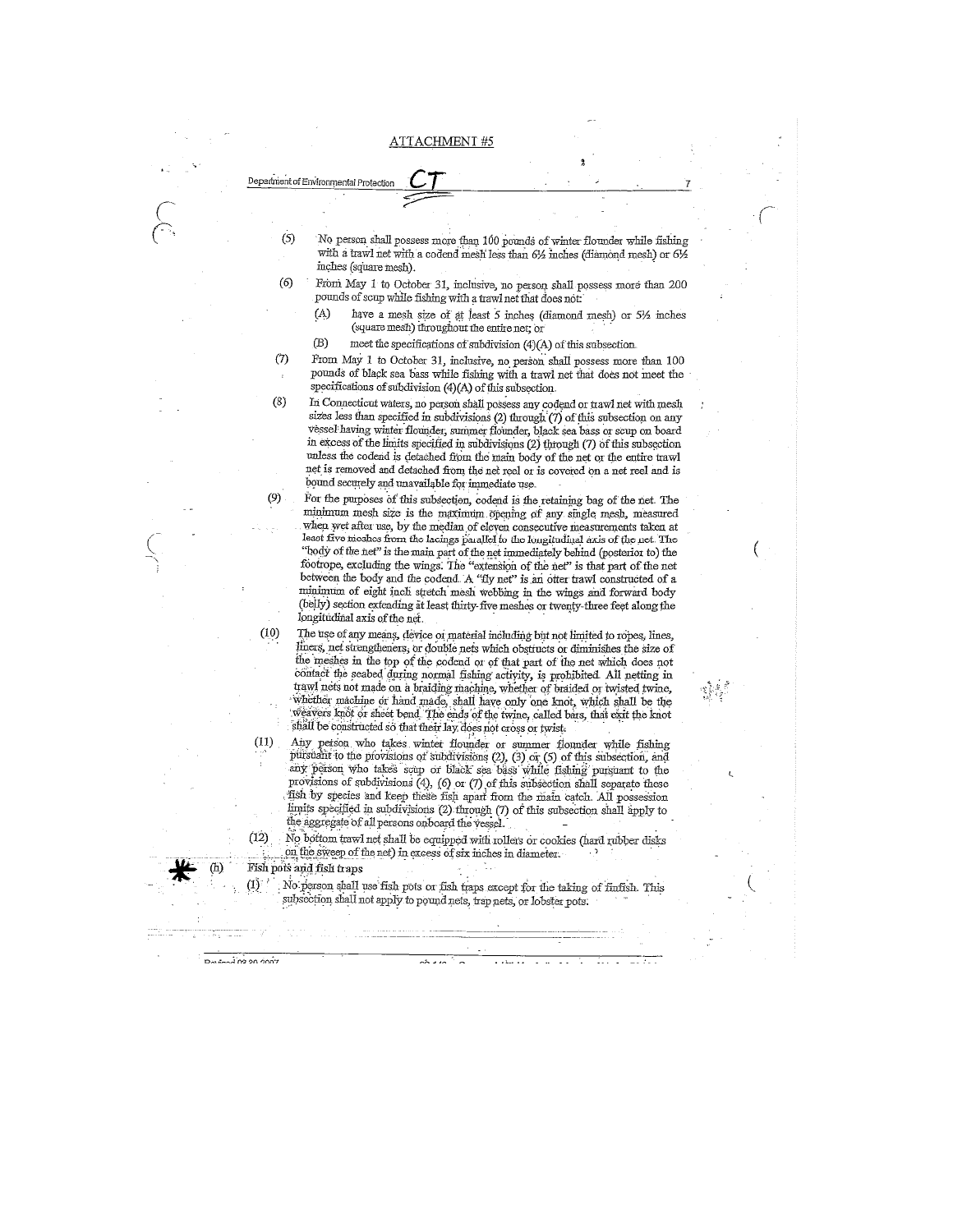Part 44: Lobsters and Crabs - NYS Dept. of Environmental Conservation

Page 1 of 25

Search DEC

**NEW YORK STATE** 

EPARTMENT

■ Printer-friendly || Subject Index A-Z ||

 $\Omega$ 

Home » Regulations and Enforcement » Regulations » Chapter I -Fish and Wildlife » Part 44: Lobsters and Crabs

# Part 44: Lobsters and Crabs

(Statutory authority: Environmental Conservation Law, §§ 11-0303, 11-1303, 13-0105, 13-0329, 13-0331, 13-0343-a, 13-0371)

### **Contents:**

Sec.

44.1 Definitions.

44.2 Identification of gear used in taking of lobsters

44.3 Construction of escape vents and panels in lobster pots or traps.

44.4 Lobster Trap Tags.

44.5 Temporary Emergency Authorization to Tend Gear.

44.6 Lobster size limits.

44.7 Horseshoe Crabs.

44.8 Crabs.

44.9 Requirements related to licensing, record keeping and reporting.

44.10 Chinese Mitten Crabs (Eriocheir sinensis).

## §44.1 Definitions.

(a) A lobster pot or trap is any box-like or cage-like device that is made of any material, has an entrance or entrances from the outside into a compartment (sometimes called the kitchen) which has a further entrance to a second compartment (sometimes called the parlor), both compartments being on the same level, and is capable of catching lobsters.

(b) Catastrophic loss is the loss of lobster pots or traps or trap tags that exceeds the initial additional allocation of trap tags provided for in section 44.4 (b)for routine loss.

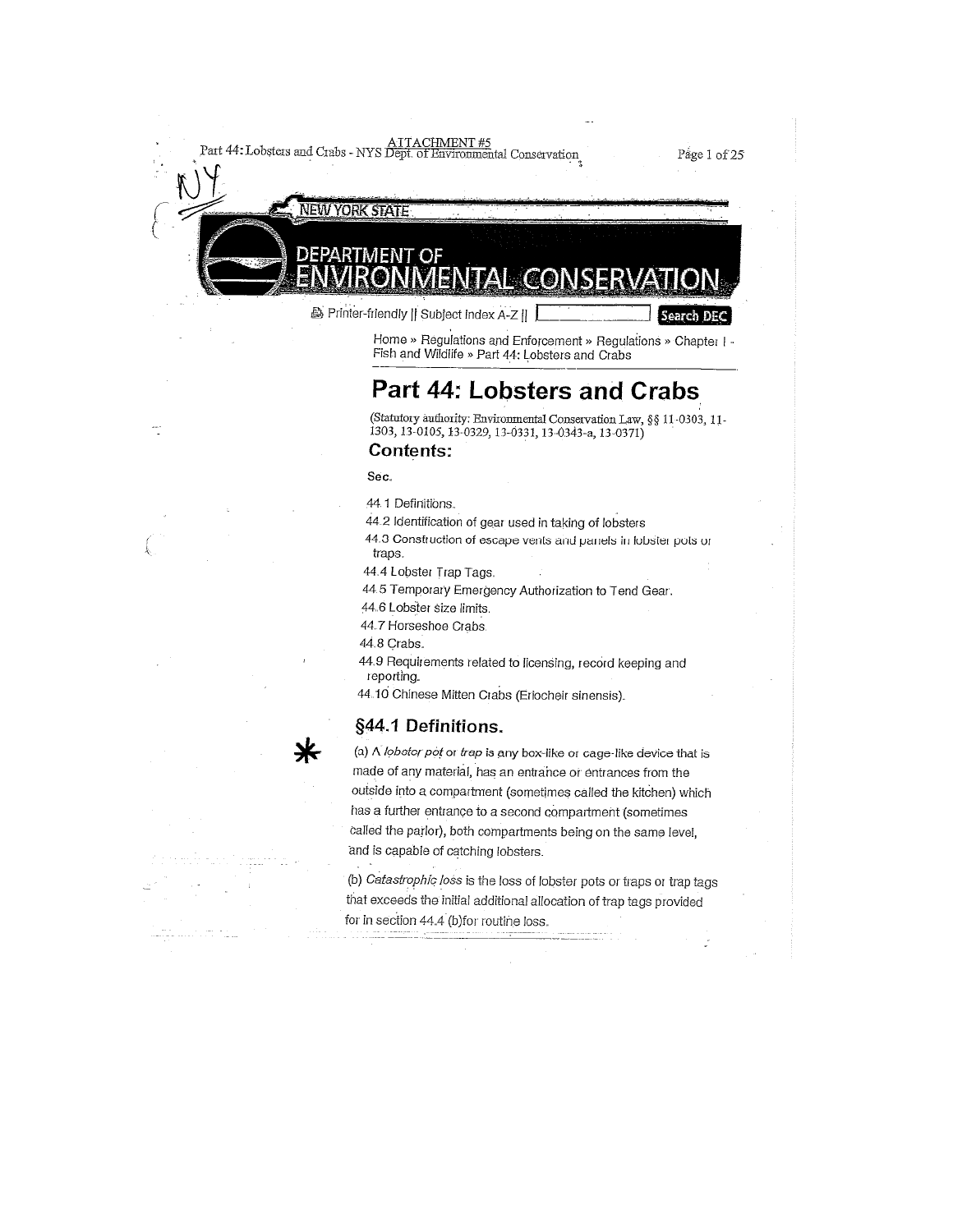**AITACHMENT#5** Part 40: Marine Fish - NYS Dept. of Environmental Conservation

Page 1 of 7

€

## §40.6 Fish Pots or Traps.

(a) Definitions.

(1) A fish pot or fish trap is any box-like or cage-like device other than a lobster pot made of any material that is capable of taking and holding fish until removed by the fisher. Traps less than thirty inches in length used only to take bait and trap nets and pound nets are not fish pots or fish traps regulated under this section.



(2) A lobster pot is any box-like or cage-like device regulated and defined under Part 44 of 6 NYCRR of this Title.

(b) Maximum size of a fish pot or fish trap. It is unlawful to take any fish species using a pot or trap having any external dimension greater than six feet.

(c) Identification of fish pots or traps. Fish pots or traps must be identified as follows:

(1) Fish pots or fish traps must have attached to them a floating buoy or identification marker that must be constructed and placed as to be clearly visible on the surface of the water. Plastic containers, bottles or jugs originally designed to carry liquids must not be used.

(2) The number assigned to the holder of a commercial foodfish license for the current year at the time he or she obtains such license, followed by the letter "F", must be painted or otherwise affixed on each buoy or marker in a contrasting color, or branded on each buoy or marker, in clearly visible and legible characters not less than two inches in height. The same color or combination of colors must be used on all buoys or markers bearing the same permit number.

(3) The same number appearing on a buoy or marker must appear in characters not less than three-fourths of an inch in height, on all pots or traps identified by that buoy or marker. If the construction of a pot or trap does not allow it to be marked by branding, that pot or trap must be marked by a tag or other device bearing, in clearly visible and legible characters, the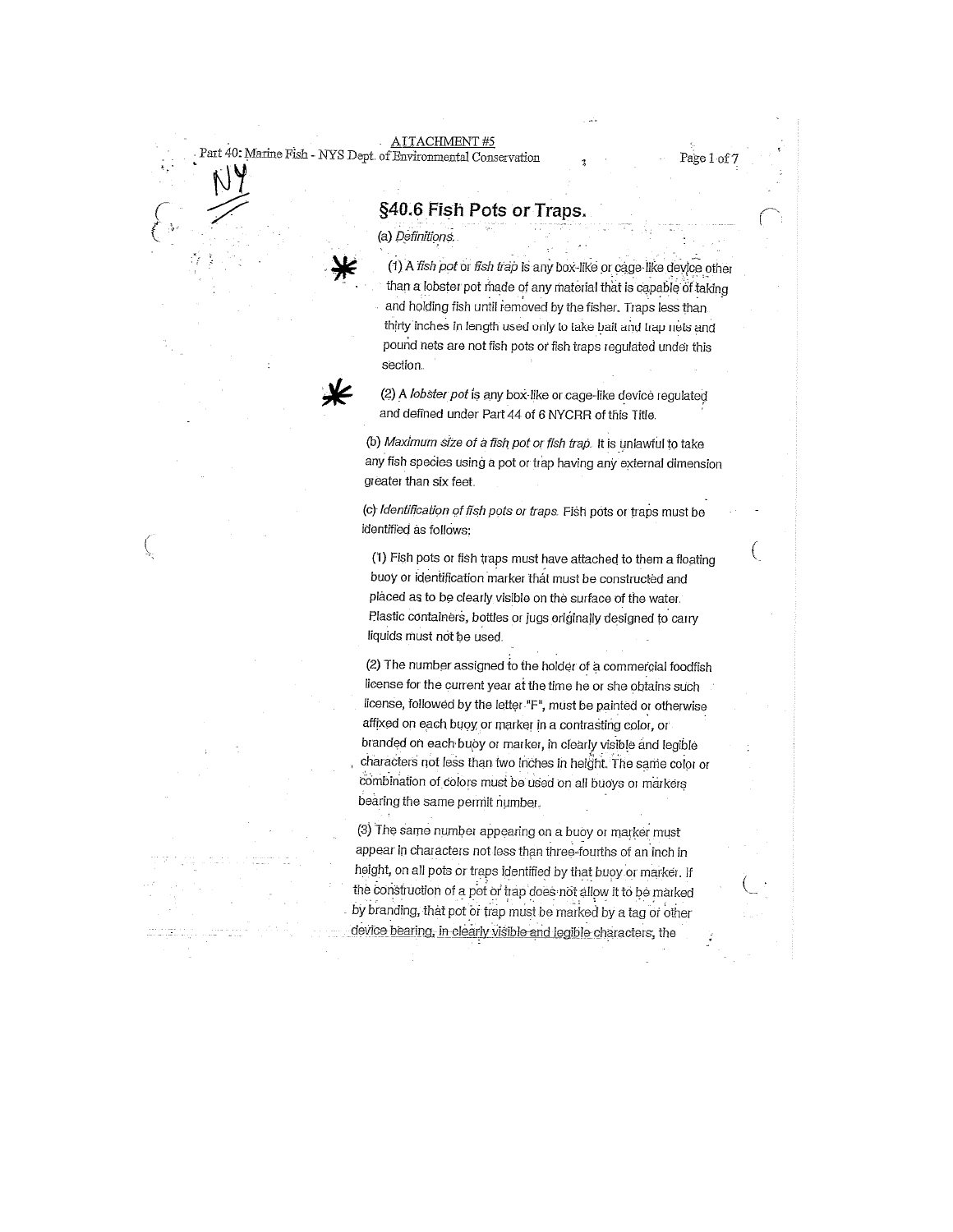|                                                                                                                                                                                                                                                                                                                                                                                 | Page 1 of 3 |  |
|---------------------------------------------------------------------------------------------------------------------------------------------------------------------------------------------------------------------------------------------------------------------------------------------------------------------------------------------------------------------------------|-------------|--|
| Thomas Angell                                                                                                                                                                                                                                                                                                                                                                   |             |  |
| Scott Olszewski<br>From:                                                                                                                                                                                                                                                                                                                                                        |             |  |
| Sent:<br>Wednesday, March 19, 2008 1:44 PM                                                                                                                                                                                                                                                                                                                                      |             |  |
| To:<br>Thomas Angell                                                                                                                                                                                                                                                                                                                                                            |             |  |
| Subject: FW: trap tags                                                                                                                                                                                                                                                                                                                                                          |             |  |
|                                                                                                                                                                                                                                                                                                                                                                                 |             |  |
|                                                                                                                                                                                                                                                                                                                                                                                 |             |  |
|                                                                                                                                                                                                                                                                                                                                                                                 |             |  |
| From: Blue92357@aol.com [mailto:Blue92357@aol.com]<br>Sent: Wednesday, March 19, 2008 1:39 PM                                                                                                                                                                                                                                                                                   |             |  |
| To: Scott Olszewski                                                                                                                                                                                                                                                                                                                                                             |             |  |
| Subject: Re: trap tags                                                                                                                                                                                                                                                                                                                                                          |             |  |
| Hey Scott, Do me a favor and forward this to Tom. I got a bad address sent back to me. I don't know if he or<br>Mark is running the meeting tonight On my way to the State House to testify on DEM Bills in Senate at 4:15.<br>From there to Fort Witherill for 6. Another fun day. Thanks Denny                                                                                |             |  |
| In a message dated 3/19/2008 12:43:22 P.M. Eastern Daylight Time, Scott Olszewski@DEM.RI.GOV writes:                                                                                                                                                                                                                                                                            |             |  |
|                                                                                                                                                                                                                                                                                                                                                                                 |             |  |
| I also believe that in order for vessels/permit holders to retain 100/500 lobsters they must hold a non-<br>trap federal permit in EEZ This means that crabbers and fish potters in EEZ must return lobsters<br>unless the permit is non-trap.                                                                                                                                  |             |  |
| If it helps,                                                                                                                                                                                                                                                                                                                                                                    |             |  |
| Scott O                                                                                                                                                                                                                                                                                                                                                                         |             |  |
|                                                                                                                                                                                                                                                                                                                                                                                 |             |  |
| From: Blue92357@aol.com [mailto:Blue92357@aol.com]                                                                                                                                                                                                                                                                                                                              |             |  |
| Sent: Wednesday, March 19, 2008 12:33 PM<br>To: Mark Gibson; tangell@dem.state.ri.us; Scott Olszewski<br>Subject: Fwd: trap tags                                                                                                                                                                                                                                                |             |  |
|                                                                                                                                                                                                                                                                                                                                                                                 |             |  |
| FYI                                                                                                                                                                                                                                                                                                                                                                             |             |  |
|                                                                                                                                                                                                                                                                                                                                                                                 |             |  |
| From: Bob.Ross@noaa.gov                                                                                                                                                                                                                                                                                                                                                         |             |  |
| To: Blue92357@aol.com                                                                                                                                                                                                                                                                                                                                                           |             |  |
| CC: LAD0626@aol.com, drspencer1@cox.net, Harry, Mears@noaa.gov<br>Sent: 3/18/2008 12:35:33 P.M. Eastern Daylight Time<br>Subj: Re: trap tags                                                                                                                                                                                                                                    |             |  |
| Hi Denny,                                                                                                                                                                                                                                                                                                                                                                       |             |  |
|                                                                                                                                                                                                                                                                                                                                                                                 |             |  |
| This issue has become a topic of discussion again, apparently due in part to reduced lobster<br>trap limits and an abundance of crabs in deeper water. It was an issue several years ago and<br>then died away, but it now seems to have resurfaced.                                                                                                                            |             |  |
|                                                                                                                                                                                                                                                                                                                                                                                 |             |  |
| I agree with you that setting trap gear by anyone with a federal lobster permit has the<br>potential to undermine the limited access lobster trap programs. Federal lobster regulations<br>are clear on this issue, anyone with a Federal lobster permit cannot possess any trap gear<br>capable of catching lobsters unless the gear conforms to all Federal lobster trap gear |             |  |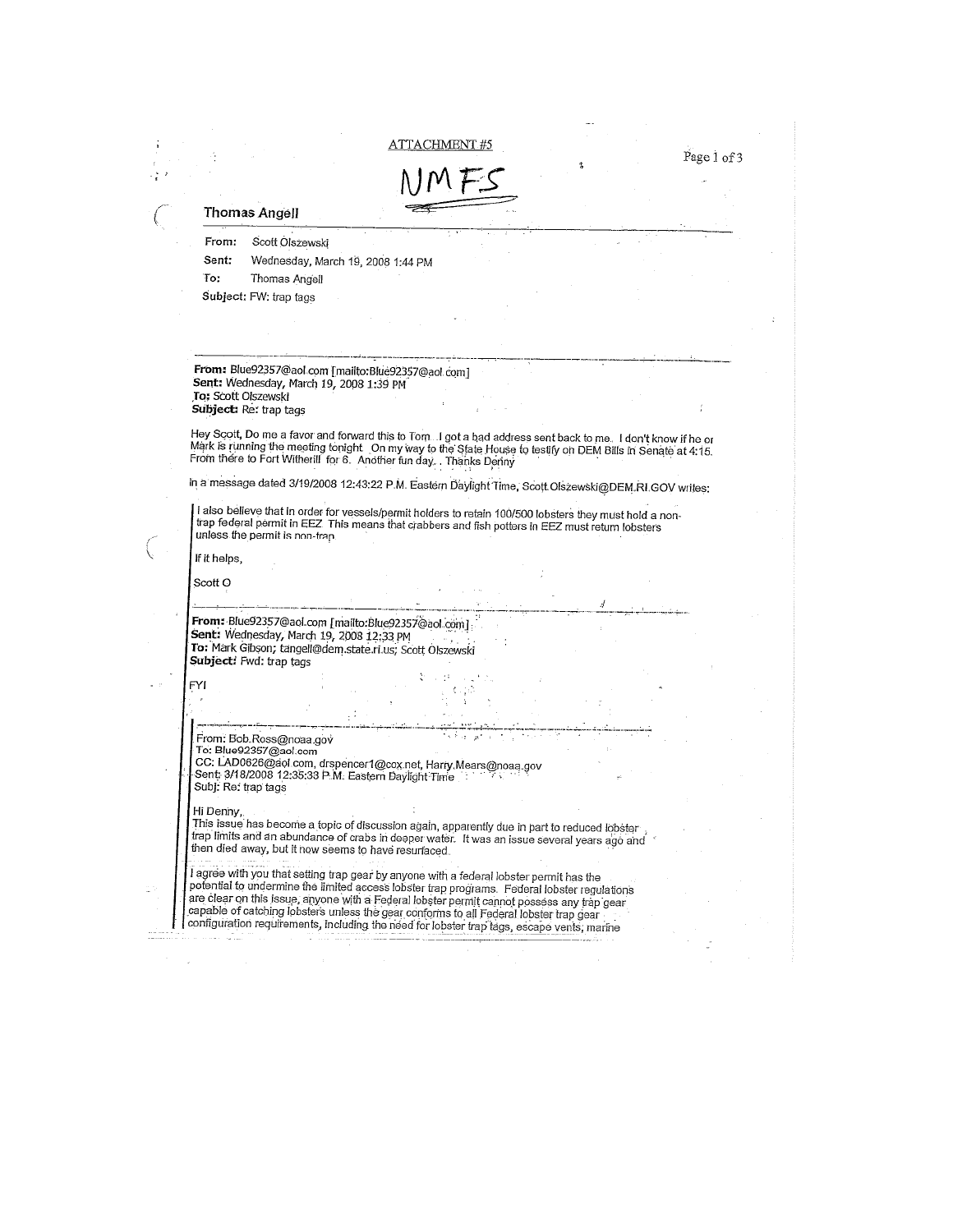# TACHMENT #5

mammal gear configuration requirements, gear marking, etc. There are two exceptions to this rule, vessels that do<br>rule, vessels fishing red crab gear at depths greater than 200 fathoms, and for vessels that do not have a Federal lobster permit. We also have a waiver requirement in Area 5 (midcoast NJ to North Carolina) that allows only a bycatch limit of lobster for black sea bass fishermen (at to region carolinary that allows only a bycated million constel for bigget you below increment activity also.<br>S697.26). Based on recent buzz, there has been renewed law enforcement activity also. Last<br>week, a federal lobst "crab traps" without lobster tags in an Area not authorized on the vessels' permit, and federal review of that case is underway now.

As to where you can find this in the Federal regs, I've cut out the definition of a lobster trap .<br>under §697.2 Definitions that spells out the regs. § 697.2 Definitions.

 $*$ 

 $\overline{z}$ 

 $\left($ 

 $S$  by AZ Demnitons.<br>
Lobster trap means any structure or other device, other than a net, that is placed, or<br>
designed to be placed, on the ocean bottom and is designed for or is capable of, catching<br>
lobsters. Red crab f deemed not to be lobster traps for the purpose of this part, and are not subject to the provisions of this part.

The definition ties into other parts of the federal lobster regs, such as the requirement to have escape vents in the trap, the need for trap tags on every trap, the requirement that you must<br>declare the LCMA on your permit where you intend to set trap gear, etc. So, someone with a federal lobster permit is not authorized to fish 'other' traps, or fish traps in LCMAs that are not on the vessels lobster permit. regards, Bob Ross

Blue92357@aol.com wrote:

Hi Bob.

I have a question about non-lobster traps and trap tagging requirements? RI The a question about non-looser traps and trap tagging requirements river<br>DEM has asked it's state lobster advisory board for a recommendation on how<br>to address sea bass and scup traps. The question came up after a few<br>fis one is putting lobster trap tags in their traps.

This subject also was a topic of interest at the last RI Lobstermen's board meeting. It seems everyone of us has a different opinion on this and the<br>discussion of people setting traps to go crab fishing in Area 3 came up. Most of<br>discussion of people setting traps to go crab fishing in Area 3 came both fisheries (sea bass, crabbing) this could undermine the conservation of any trap plan and also be problematic with the whale issue. I also have a fear of someone violating a law they don't know about.

Has NMFS ever made any rules on this? If so, do you know where I could find them?

Hoping you can help, Dennis Ingram<br>Area 2 LCMT

It's Tax Time! Get tips, forms and advice on AOL Money & Finance. a a film con extension and construction components in the ta india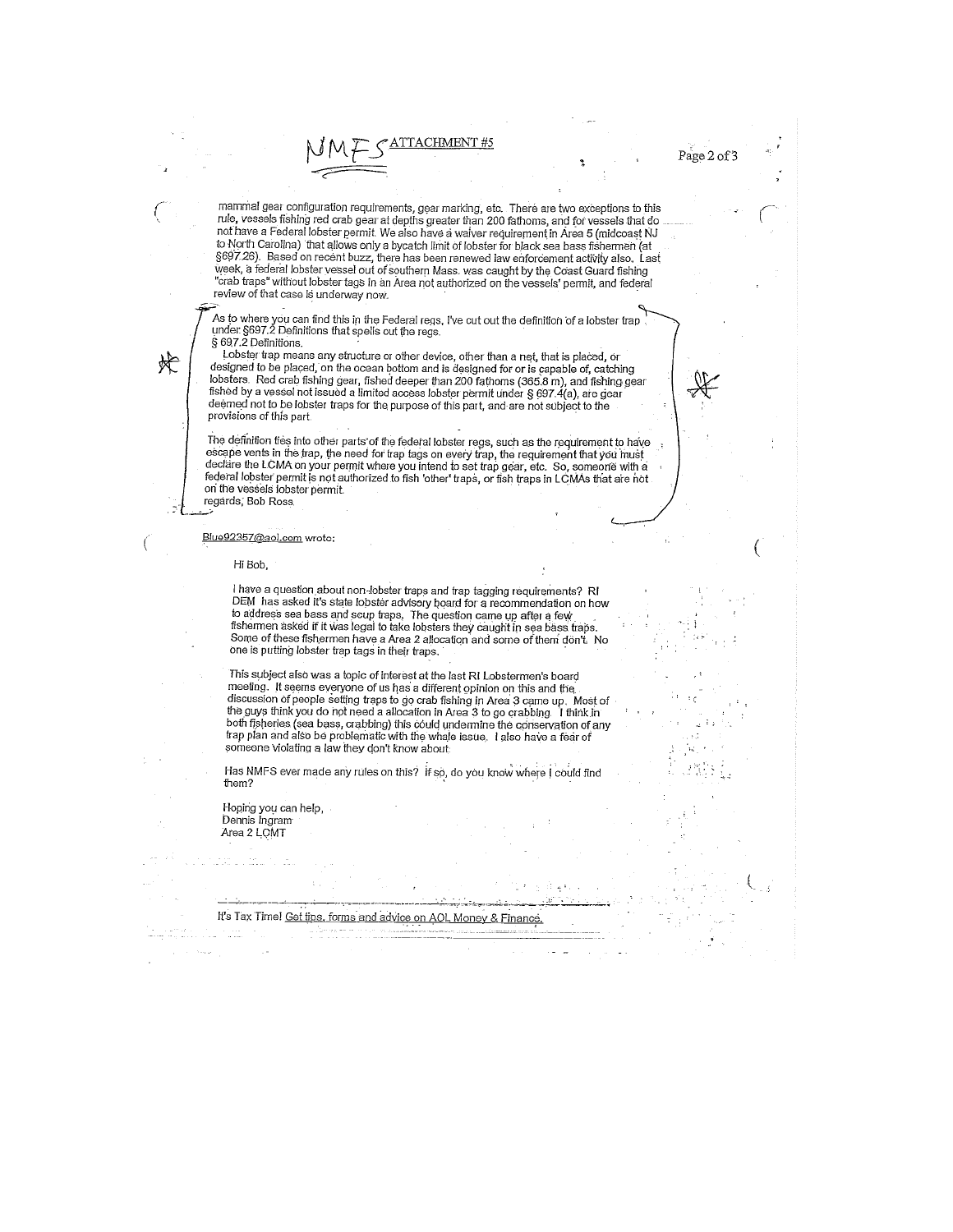### **I TACHMENT #6** Define Small Pot Frap

DRAFT - Prepared on 10-6-2010 by Gary Powers and Thomas Angell

#### **DEFINITIONS:**

Վobster Trap – any trap, pot or other stationa<del>ry contrivance or device that ma</del>y be<br>set on the oαéan bottom∕and is deployed and fished pursuant to RIMFC Regulation 15.14.2

Mobile Gear-Otter-trawls, Pair Trawls, and Gillnets Mobil & Gear -

#### **REGULATIONS:**

permitted and tugged as defined

15.14.1-2 No person may possess, sell, barter, or tyade an American lobster unless harvested by a lobster trap or mobile gear, pursuant to RIMFC Regulations 1.3, 15.14.1 and 15.14.2-3 Grab pots/traps, fish traps, fish weirs, minnow traps, cel pots/traps, conch pots/traps, gillnets or trammel nets, fyke nets, stake traps, trawling devices, clam and scallop dredges, beach seines, purse seines, and tongs or bullrakes shall be classified as non lobster trap gear and shall be exempt from trap tagging requirements. the ethods other Than trops

15.18 Landings of lobsters taken by moderator methods other than trap -**Limits** 

Linius<br>Landings by fisherme flusting mobile gear or methods other than traps (non-trap Fishermen) will be limited to not more than 100 lobsters per day (based on a 24-<br>fishermen) will be limited to not more than 100 lobsters per day (based on a 24-<br>hour period) up to a maximum of 500 lobsters per trip, for t

### 15.20.3 ASMFC Lobster Fishery Management Area Management Measures  $15.20.3, 1$

G. Limits on Landings by Fishermen Using Mobile Gear Gear or Methods other<br>than Trape Landings by fishermen using mobile gear or methods other than<br>traps (non-trap fishermen) will be limited to no more than 100 lobsters pe (based on a 24-hour period) up to a maximum of 500 lobsters per trip, for trips 5 days or longer.

#### 15.20.3, 2.

G. Limits on Landings by Fishermen Using Mobile Gear Gear or Methods other than Traps - Landings by fishermen using mobile gear or methods other than traps (non-trap fishermen) will be limited to no more than 100 lobsters per day (based on a 24-hour period) up to a maximum of 500 lobsters per trip, for trips 5 days or longer.